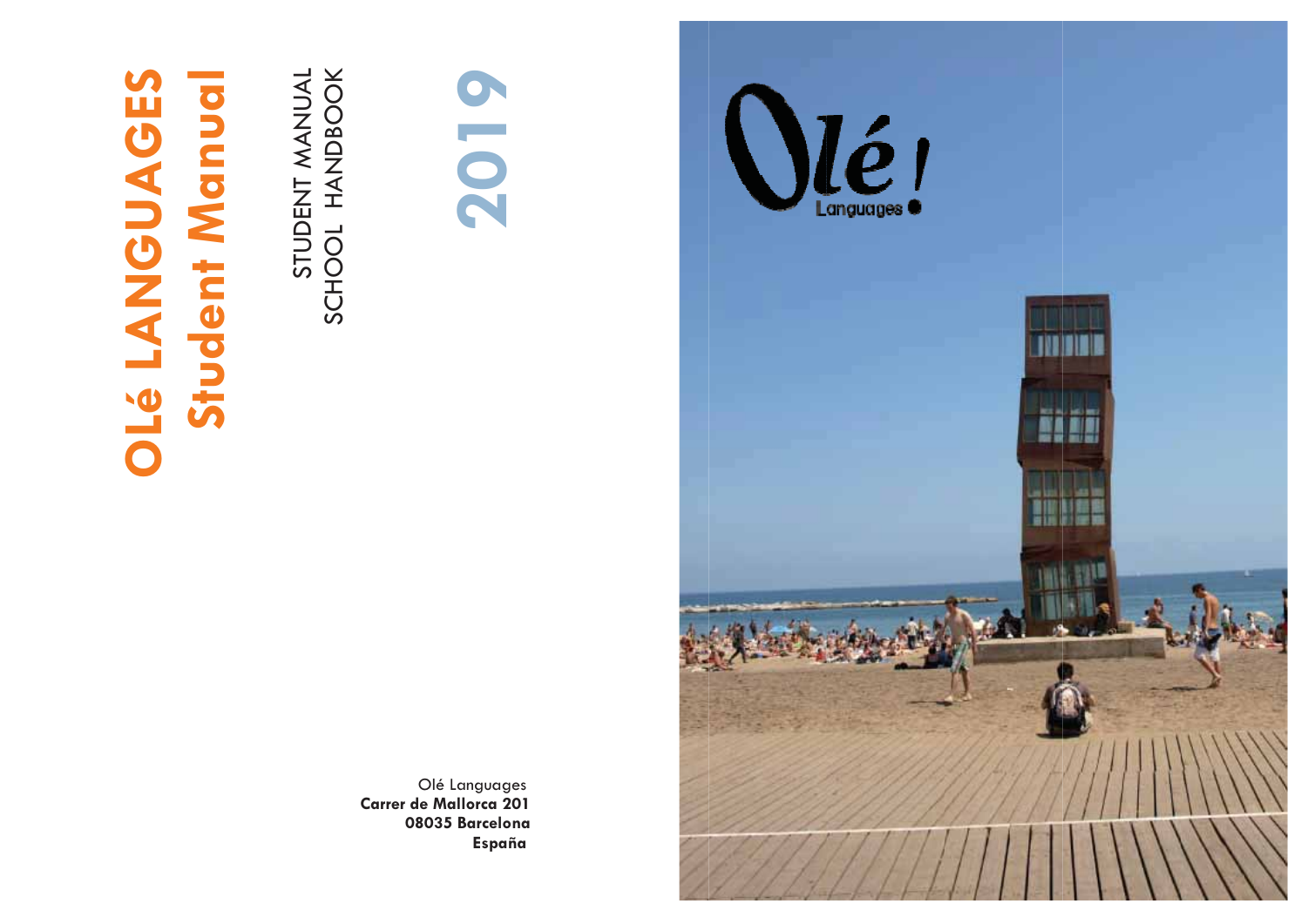

### Contenido

| EVENING SPANISH COURSE: 4 LESSONS/WEEK (FROM OCTOBER TO JUNE)  6 |
|------------------------------------------------------------------|
|                                                                  |
|                                                                  |
|                                                                  |
|                                                                  |
|                                                                  |
|                                                                  |
|                                                                  |
|                                                                  |
|                                                                  |
|                                                                  |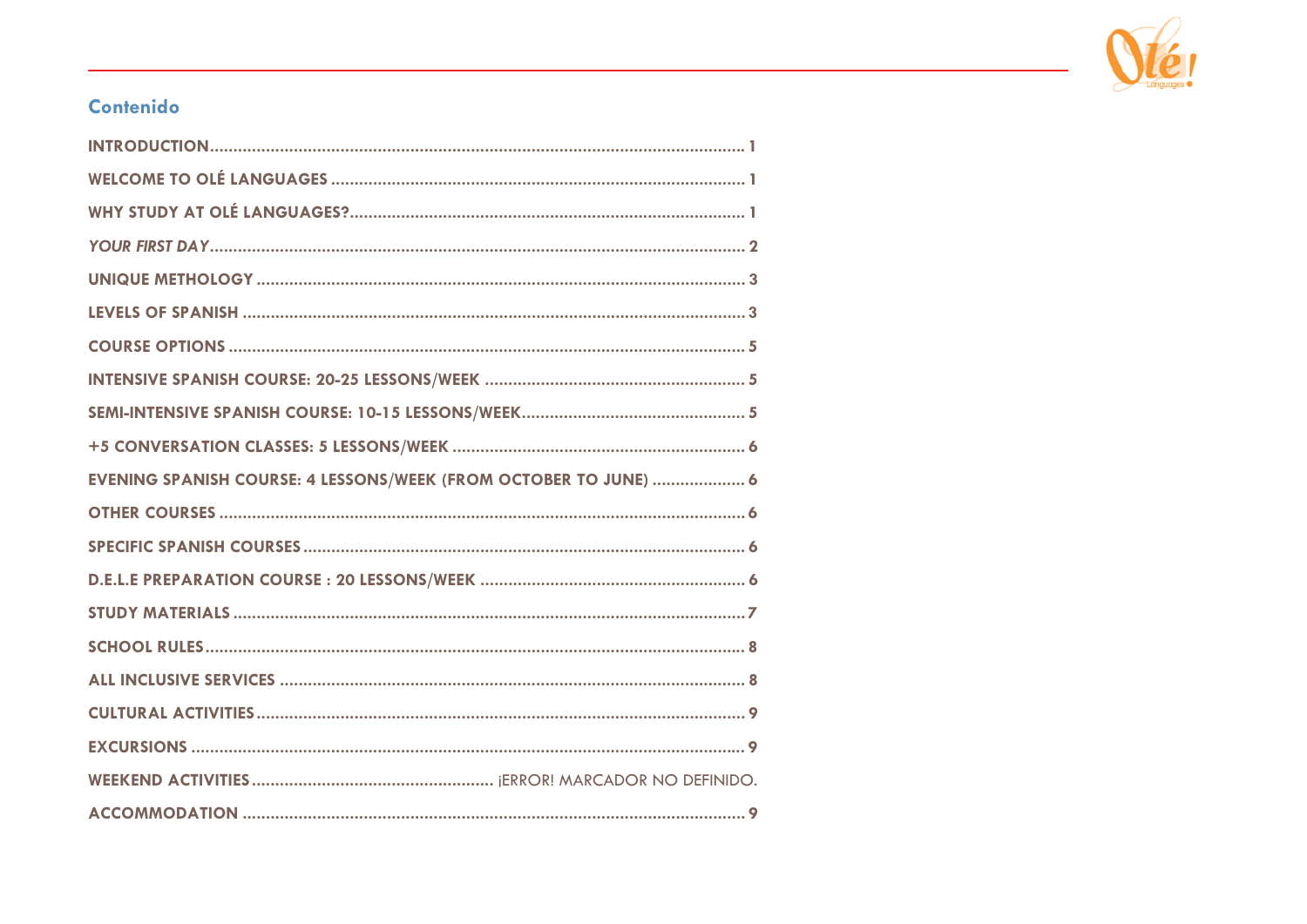

 $\bar{1}1$ 

| THE FOLLOWING ARE FORBIDDEN IN ALL TYPES OF OLÉ LANGUAGES ACCOMMODATION |
|-------------------------------------------------------------------------|
|                                                                         |
|                                                                         |
|                                                                         |
|                                                                         |
|                                                                         |
|                                                                         |
|                                                                         |
|                                                                         |
|                                                                         |
|                                                                         |
|                                                                         |
|                                                                         |
|                                                                         |
|                                                                         |
|                                                                         |
|                                                                         |
|                                                                         |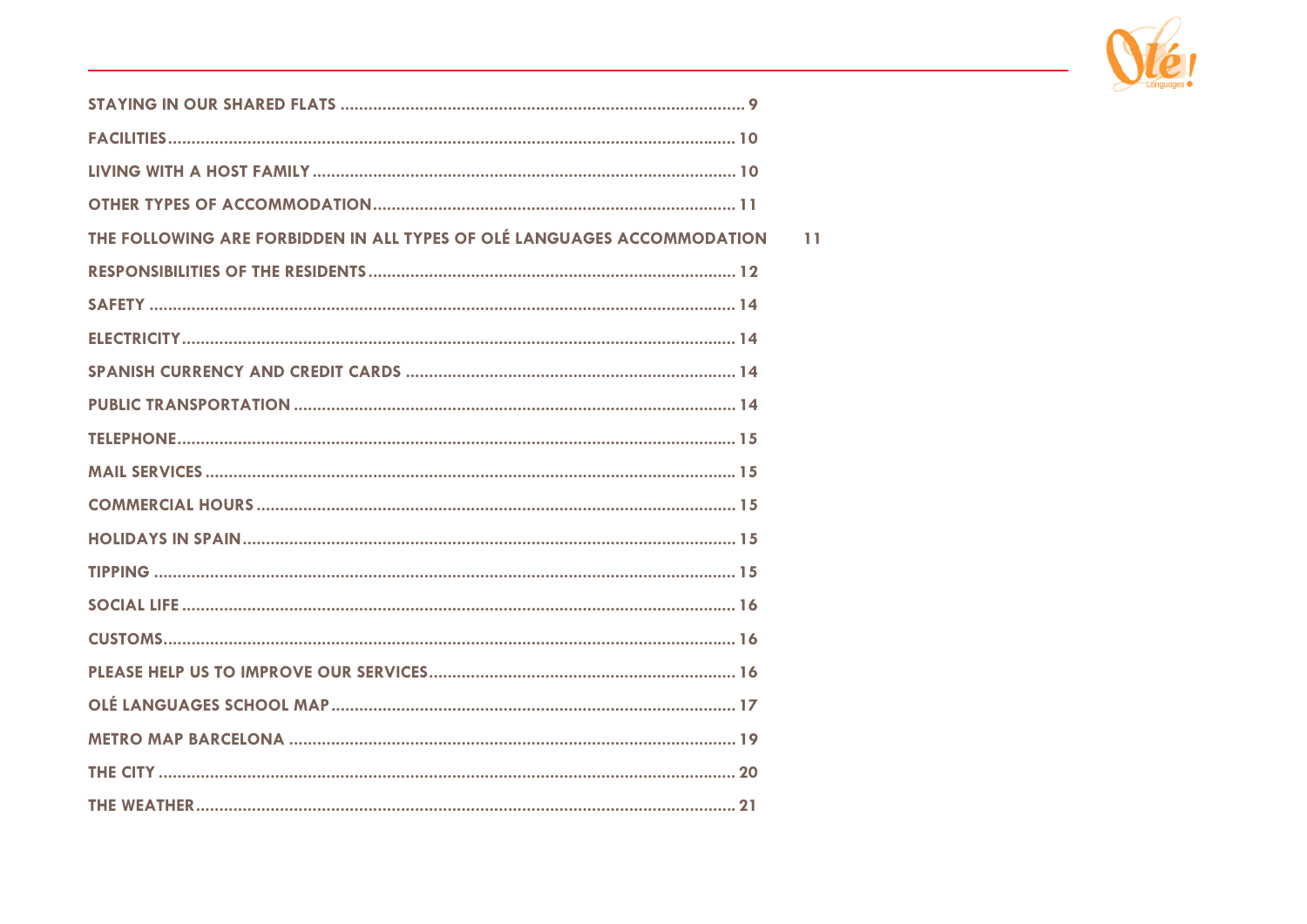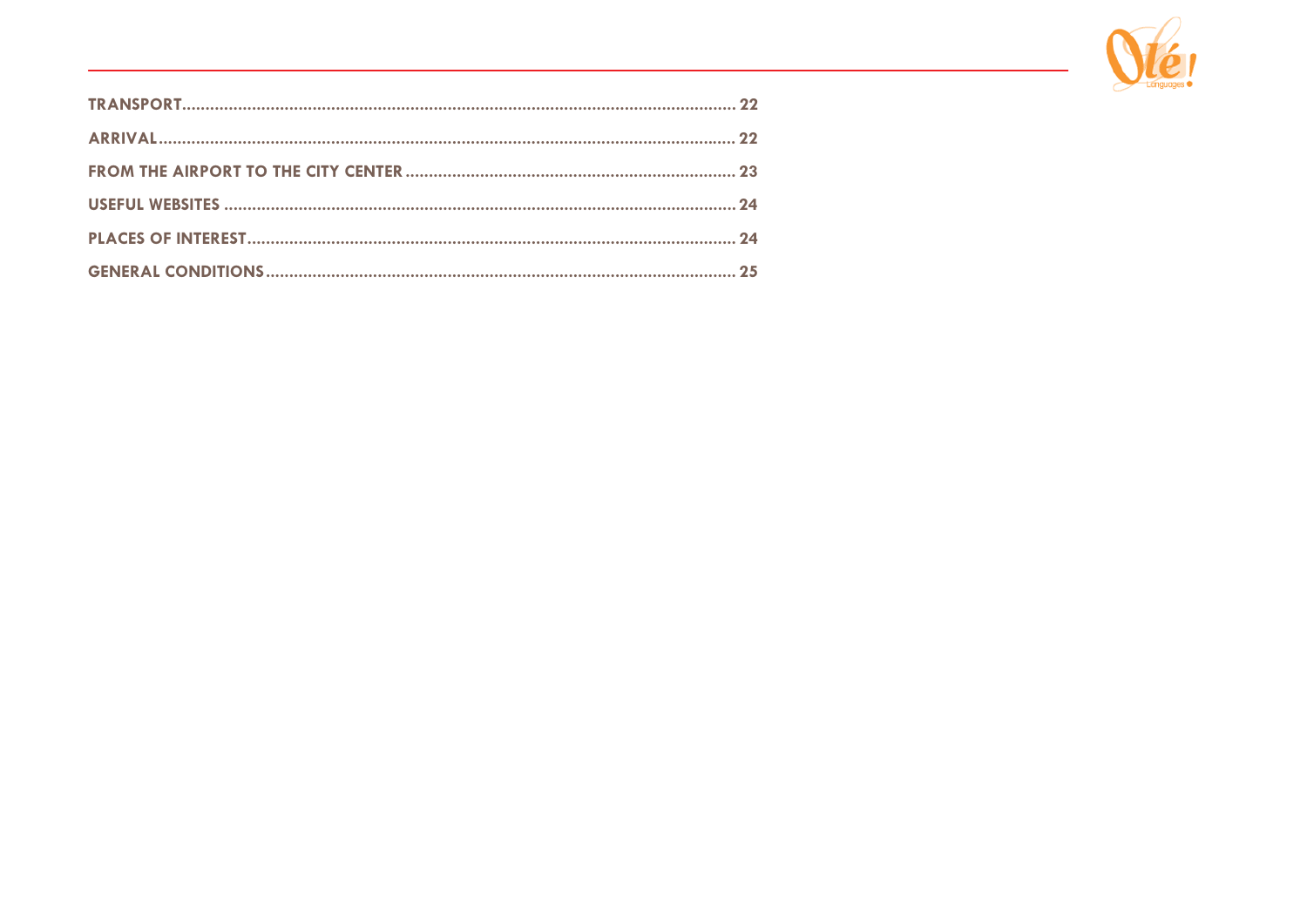

#### **Introduction**

OLÉ LANGUAGES is a school specialized in the teaching of Spanish as a Foreign Language. We offer the possibility of learning Spanish from level zero to proficiency. At the same time as the students are learning the language, they also get to know Spanish culture. In addition to this, we organize specific courses that help students to specialize in those areas that are more useful or interesting to them. Other courses prepare students to pass the different levels of DELE exams (Official Certificate of Spanish as a Foreign Language).

#### **IMPORTANT**

Please, read this manual carefully. All the information here may be helpful during your time with us.

OLÉ LANGUAGES receives about 2, 5 thousand students per year from more than 72 countries in our Spanish Language school for foreigners.



#### **Welcome to OLÉ LANGUAGES**

We invite you to ask for our help whenever you may need it. We will do our very best to help you. Our goal is to make your time here as pleasant as possible.

#### Why study at Olé Languages?

OLÉ LANGUAGES is committed to providing you with every means necessary to reach your language-learning goals while making the most of your time in one of the most beautiful cities in Spain, Barcelona.

#### + Dedication and Know-how

The professors who teach at OLÉ LANGUAGES today pursue teaching as their vocation and have made a conscious decision to work in a smaller school were the atmosphere is more personal and they have more possibilities to interact with the students. OLÉ's teachers hold B.A. (Bachelor) in Linguistics, an M.A. in Education and have extensive experience as teachers of Spanish as a foreign language.

#### + Small Study Groups

With a maximum of b|bY students per class the study groups at Olé are smaller than in most other Spanish schools (the average number of students per class is five). Small study groups allow the teacher to focus on the specific needs of each student and give the student more possibilities to practice their Spanish.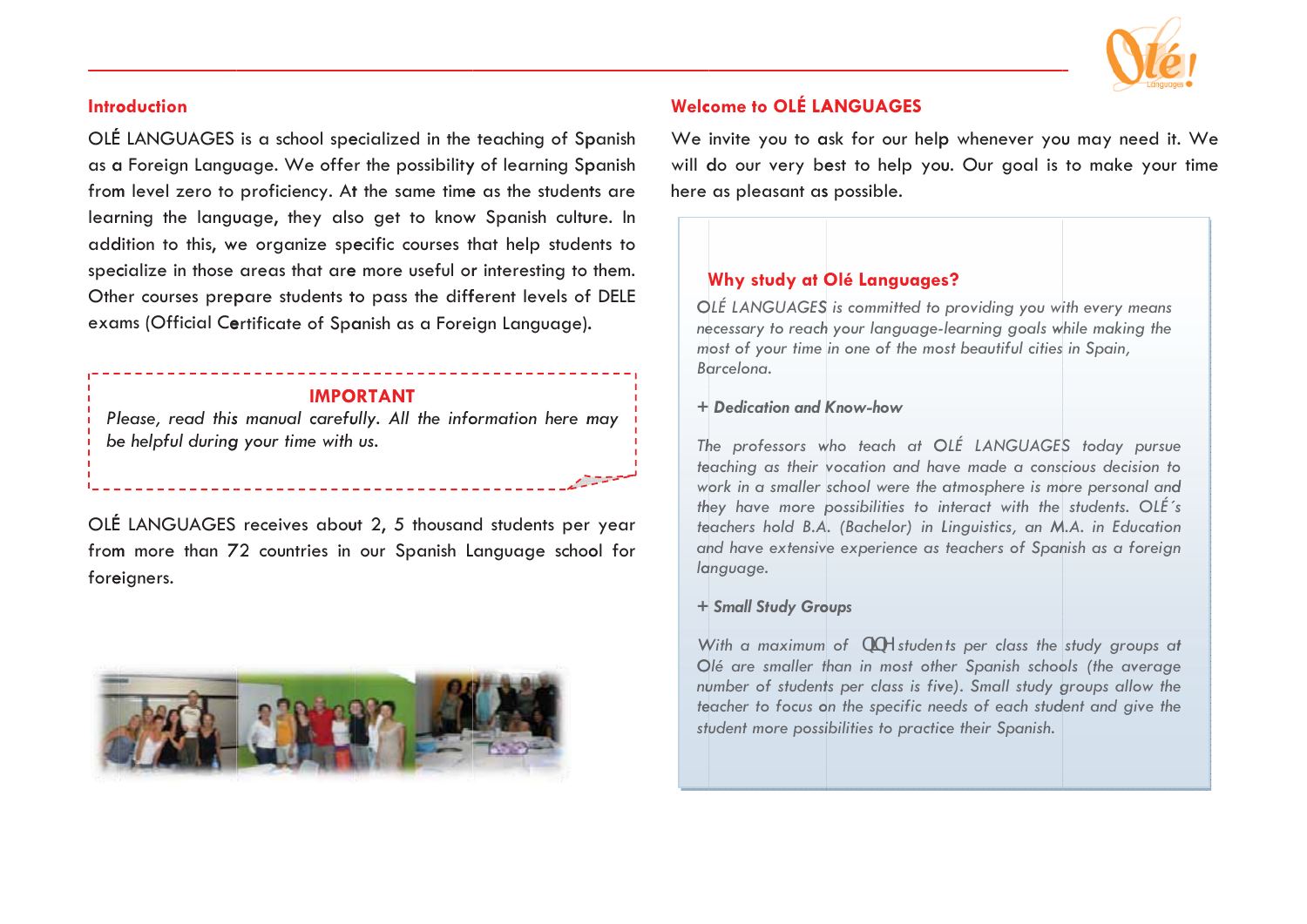

#### + Price/Quality

OLÉ LANGUAGES offers an excellent quality of teaching to a significantly lower price than the large majority of Spanish schools in Barcelona, 99% of our students evaluated the relation between price and quality at Olé as "Muy Bueno."

#### + Flexibility

The students may extend the Spanish course as they go along and with every additional week, the price is lowered.

#### + Cultural Immersion

We believe that knowing Spain and feeling part of the community is a vital for understanding the Spanish language with activities both inside & outside of the classroom we ensure that you live, eat and breathe Spanish. (Please see Activities for more information).

#### **YOUR FIRST DAY**

On your first day at OLÉ LANGUAGES you need to be at the school at 9:00 in the morning or at 14:00 in the afternoon depending on the time schedule you will receive by email one week before your course starts. Moreover, when you arrive in our school you will receive useful information that might be an important help during your time with us and all the didactic materials you need to start your course.

Our Spanish language lessons take place from MONDAY to FRIDAY in the mornings/afternoons, lessons of 120 minutes each. There are two sessions taught by two different teachers plus a cultural class with another teacher.

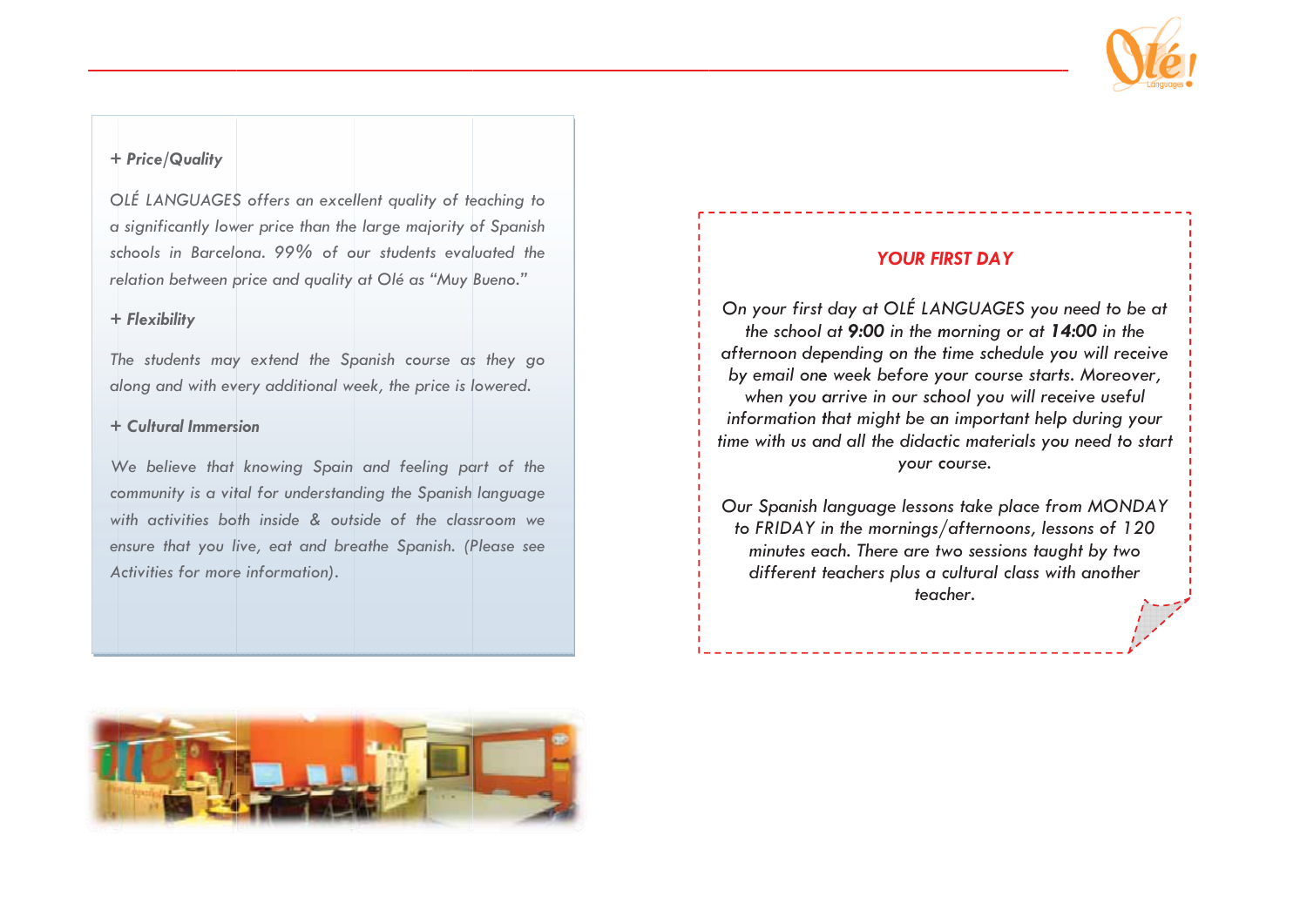

#### **Unique Methology**

OLÉ LANGUAGES is a school specialized in teaching Spanish as a foreign language.

- School Certified by Instituto Cervantes.
- OLÉ LANGUAGES combines different methodologies from a communicative point of view in order to reach every type of learner.
- The main aim is to teach the students all skills and concepts necessary to feel comfortable in a Spanish-speaking atmosphere.

The OLÉ LANGUAGES methodology is founded on a philosophy directed to develop the attitudes, knowledge, and skills needed to:

- •Be independent in thoughts and actions.
- •Participate with other people in any situation.
- • Improve communication in order to feel comfortable and have more direct contact with native speakers, which, at the same time, leads to a better cultural understanding and more intense collaboration.

During each class teachers will focus on:

- Grammar, reading, writing, listening, speaking and vocabulary: the students are also encouraged to develop intercultural competence with a combination of knowledge, skills, and attitudes that enable individuals to communicate and interact.
- The approach is intended to be as close as possible to real life situations in the Spanish-speaking world.
- Integration of skills: all the activities are designed in pairs or in groups in order to promote interaction, communication, and cultural exchange.
- Latin America: it is introduced in the cultural contents of reading and listening exercises to make the students think about the diversity of Spanish, either as a language or a wide range of cultures.
- Grammar: it appears inductively and deductively for the students to build rules of grammar based on their learning experience or guessing the general rule, according to the repetition or complexity of the exercises.
- Self-testing: there are either activities for the students to test their knowledge or activities that reinforce and bring out learning and communication strategies. Every lesson is independent, but draws on grammar, vocabulary, and functional skills studied in previous lessons. Every lesson finishes with some activities for self-testing, so the student can test his/her knowledge.

#### **Levels of Spanish**

At OLÉ LANGUAGES we teach within the CEFR, the Common European Framework of Reference for Languages: Learning, Teaching, Assessment. The CEFR is a guideline used to describe achievements of learners of foreign languages across Europe. It was established by the Council of Europe as the main part of the project "Language Learning for European Citizenship" between 1989 and 1996.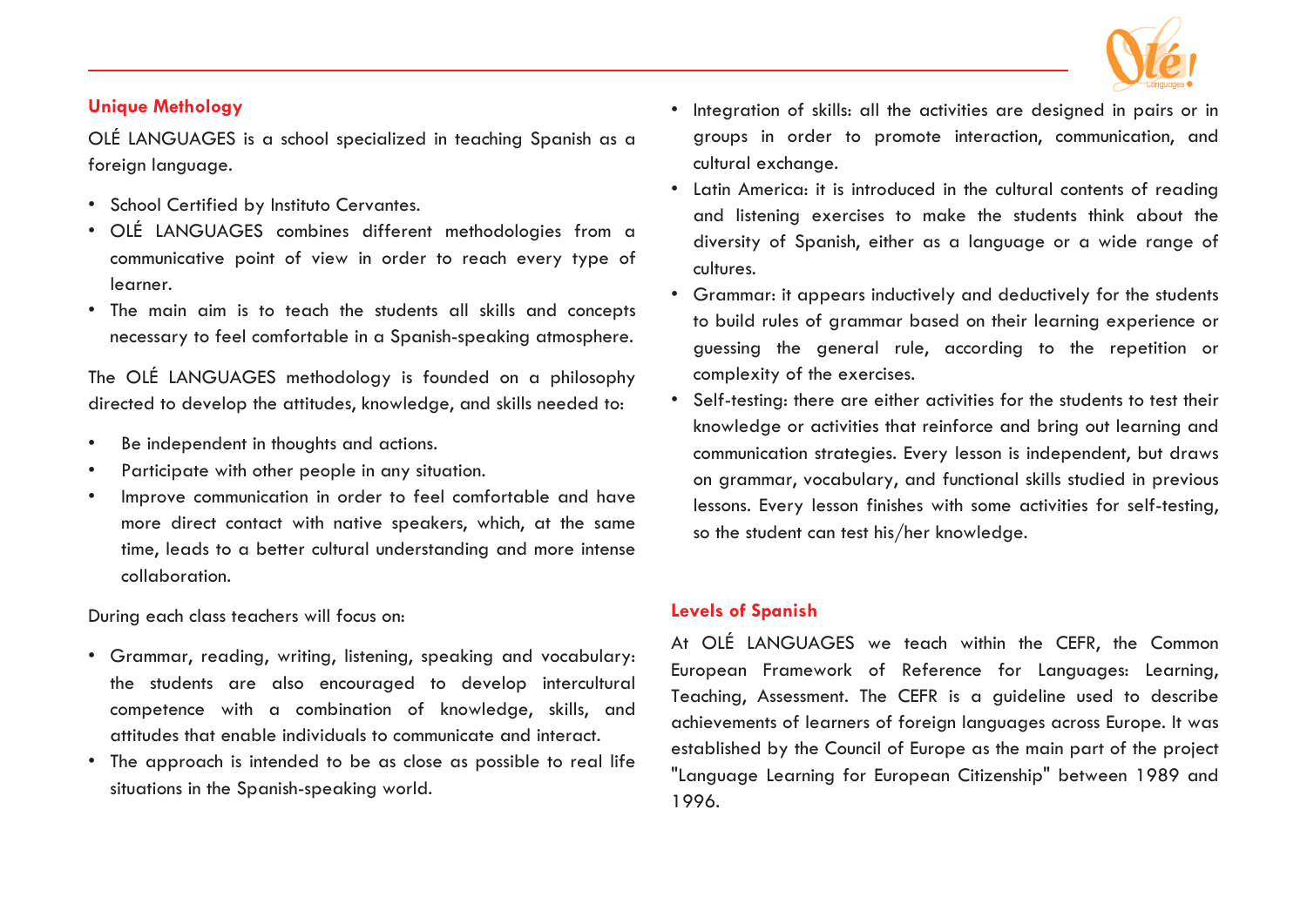

#### *B Beginner A1*

*D Develop ability a and confidence in n basic Spanish communication in n familiar environ nments and intera action with native speak kers in Hispanic c countries.*

#### *B Beginner A2*

*D Develop the abili ity to maintain a simple conversat tion in familiar environm ments and daily s ituations, express sing ideas in the present, past and future tenses.* 

#### *I Intermediate B1*

*D Develop the com municative ability y and linguistic competency to en ngage in convers sations about fam miliar topics.*

#### *A Advanced B2*

*G Gain the necessa ry linguistic and cultural skills to e effectively structu ure an oral or wr ritten discussion. communicate effo ortlessly with nati ive speakers and* communicate effortlessly with native speakers and<br>effectively structure an oral or written discussion.<br>**Superior C1**<br>Use the Spanish language flexibly and effectively for

#### *S Superior C1*

*s social, academic and professiona l purposes.* 

#### *M Mastery C2*

*E Express oneself e effectively and co orrectly, at a leve el close s shades of meanin ng. to that of a nativ ve speaker. Be ab ble to differentiat te finer*  The Common European Framework divides learners into three broad divisions and each division into two sub categories. The six reference levels are becoming widely accepted as the standard for grading an individual's language proficiency.



- A Basic User
- A1 Breakthroug gh
- $A<sub>2</sub>$ **Waystage**
- B Independent User
- B1 Threshold
- $B<sub>2</sub>$ **Vantage**
- C Proficient U User
- $C<sub>1</sub>$ Effective Operational Proficiency  $//$  12 weeks
- $C<sub>2</sub>$ **Mastery**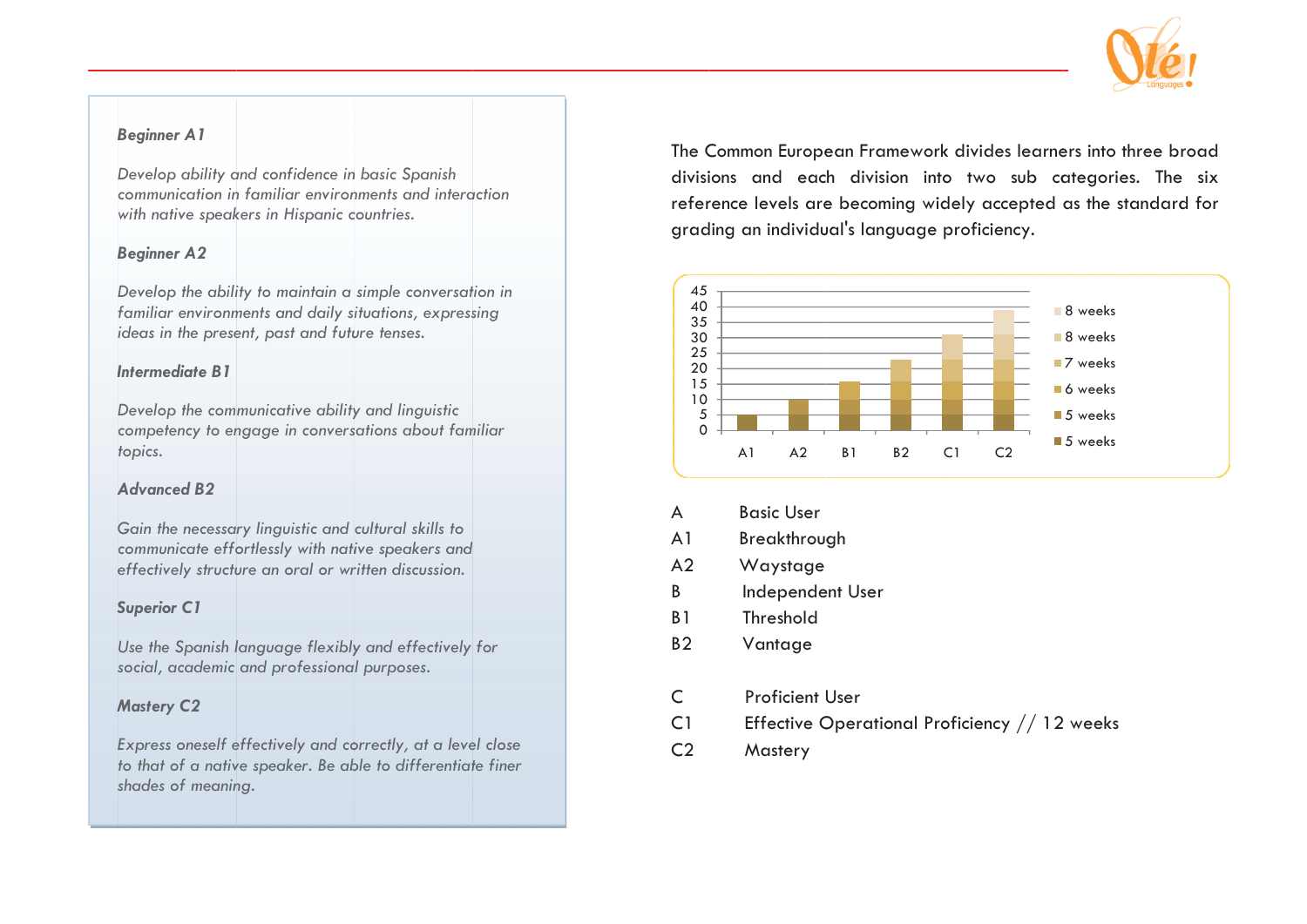#### **Course Options**

OLÉ LANGUAGES offers a wide variety of Spanish courses for beginners, intermediate and advanced learners that range from a maximum of 30 lessons to a minimum of 4 lessons per week. The courses run from Monday to Friday and take place in the mornings, afternoons or evenings throughout the whole year\*. The duration of the course is very flexible starting with a minimum study period of one week and the possibility to extend the course on a weekly basis up to a year or until the advanced level has been successfully completed.

| <b>SPANISH COURSES</b>                      | <b>LESSONS/WEEK</b>                                   | <b>TIMETABLE</b>                        |
|---------------------------------------------|-------------------------------------------------------|-----------------------------------------|
| <b>INTENSIVE COURSE</b>                     | 20 lessons/week:<br>Monday to Friday<br>4 lessons/day | $9:30 - 13:30$<br>or<br>$14:30 - 18:30$ |
| <b>SEMI-INTENSIVE</b><br><b>COURSE</b>      | 10 lessons/week<br>Monday to Friday<br>2 lessons/day  | $9:30 - 11:30$<br>or<br>$14:30 - 16:30$ |
| <b>CONVERSATION</b><br><b>CLASSES</b>       | $+5$ lessons/week<br>(Mon - Fri: 1 $hr/day$ )         | $13:30 - 14:30$                         |
| <b>EVENING COURSE</b>                       | Mon & Wed<br>or Tue & Thu<br>(4 lessons/week)         | $19:00 - 21:00$                         |
| <b>D.E.L.E PREPARATION</b><br><b>COURSE</b> | 20 lessons/week<br>(Mon - Fri: 4 lessons/day)         | <b>TBA</b>                              |
| <b>PRIVATE LESSONS</b>                      | 1 to 20 lessons/week                                  | Flexible                                |

\* Except the evening course that does not take place from July to September.



#### **Intensive Spanish Course: 20-25 lessons/week**

This intensive Spanish course is conceived for adults of any age who wish to improve their Spanish language skills rapidly. The intensive course runs four lessons per day from Monday to Friday in the morning or the afternoon. Based on an immersive, communicationbased approach to language acquisition students learn the Spanish grammar step by step according to the Common European Framework of Reference (CEFR) accompanied by writing, listening and conversational exercises as, for example, reading newspaper articles, practicing telephone conversations and watching Spanish films followed by analysis and debate.

Those who would like to practice their Spanish further and improve their oral skills can combine the intensive course with 5 lessons of conversation classes per week (1 hr/day).

#### **Semi-Intensive Spanish Course: 10-15 lessons/week**

The semi-intensive course is available to students of all levels who wish to combine their part time job or studies with Spanish classes. The course runs for two lessons a day from Monday to Friday in the morning or afternoon. Emphasis is placed on grammar acquisition which is combined with vocabulary training within the Common European Framework of Reference (CEFR). Those who would like to practice their Spanish further and would like to focus on their oral skills have the option to add 5 lessons of conversation classes per week (1 hr/day).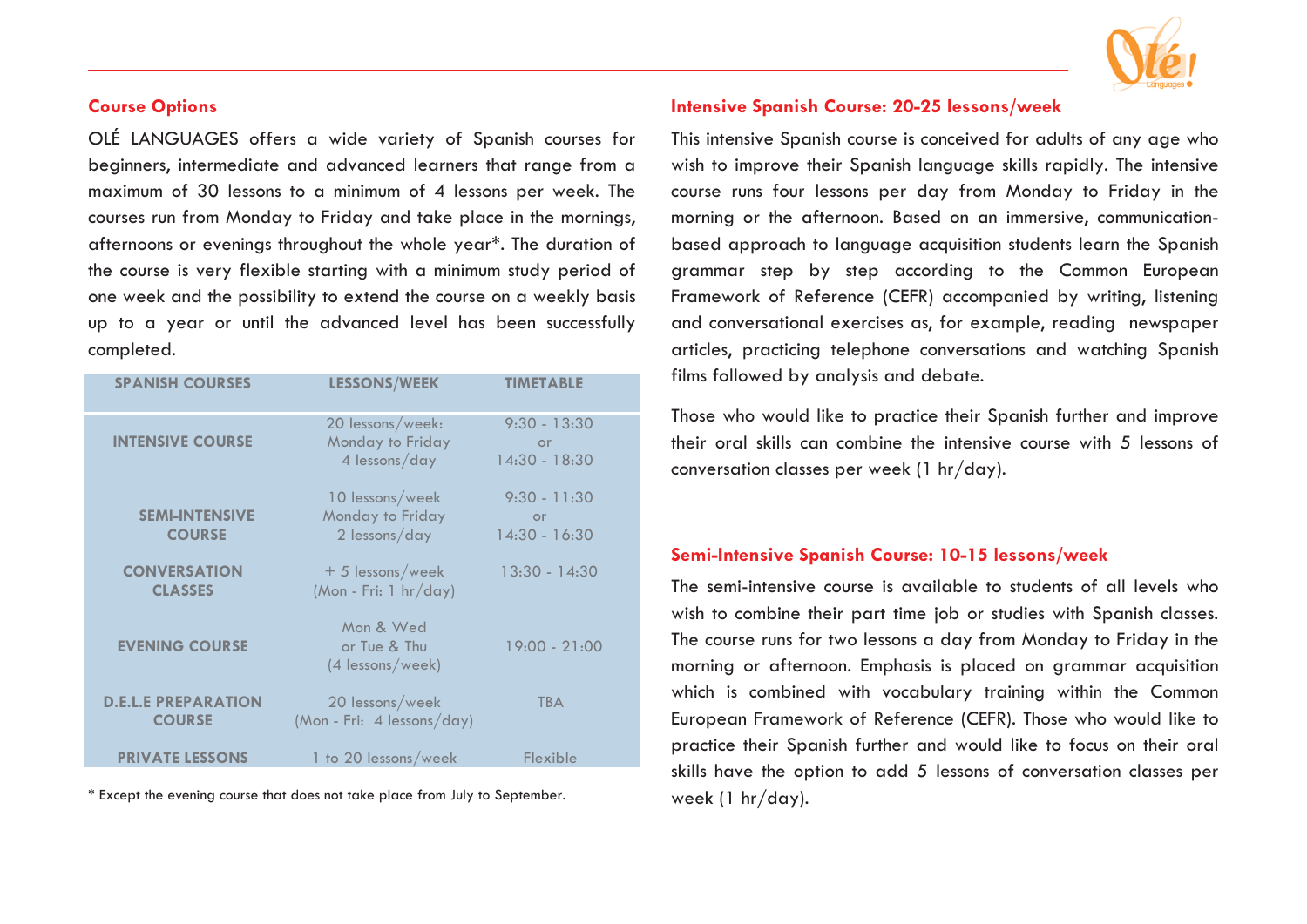

#### **+5 Conversation Classes: 5 lessons/week**

Students of all levels except for absolute beginners have the option to add conversation classes to their course schedule. Conversation can either be combined with the intensive and semi-intensive courses or be taken on its own. The classes focus specifically on the student's oral performance and pronunciation and are held in small study groups of 2 to 5 students to allow each participant a maximum amount of "talk time." The courses take place from Monday to Friday from 13:30 to 14:30.

#### **Evening Spanish Course: 4 lessons/week (from October to June)**

The evening course is the perfect option for those who work during the day and would like to improve their Spanish continually without having to give up their weekends.

The course takes place twice a week either on Monday & Wednesday evening or Tuesday & Thursday evening from 19:00h to 21:00h and can be booked in four-week intervals.

Based on an immersive, communication-based approach to language acquisition students learn the Spanish grammar step by step according to the Common European Framework of Reference (CEFR) accompanied by writing, listening and conversational exercises.

#### **Other courses**

For any further information regarding other Spanish language courses, you may ask at the reception desk, have a look at our brochures or visit our website: www.olelanguages.com

#### **Specific Spanish Courses**

In addition to general Spanish courses, we offer other courses geared toward those students who have some specific needs or interests.

#### **D.E.L.E Preparation Course : 20 lessons/week**

The D.E.L.E is the official certificate of Spanish as a Foreign Language (equivalent to the IELTS and TOEFL for English) issued by the Instituto Cervantes for the Ministry of Education of Spain. It is often required by universities and employers to certify a foreigner's competence and command of the Spanish language. The D.E.L.E exam for all levels takes place in May, August & November. The exact dates and prices for the exam are published by the Instituto Cervantes a month and half before the exam day. Registration for the tests must be affected at an accredited examination centre within the period established for each examination session. Please consult the official page of Cervantes Institute:

**http://diplomas.cervantes.es/en/learn\_spanish/dele\_inscription.html**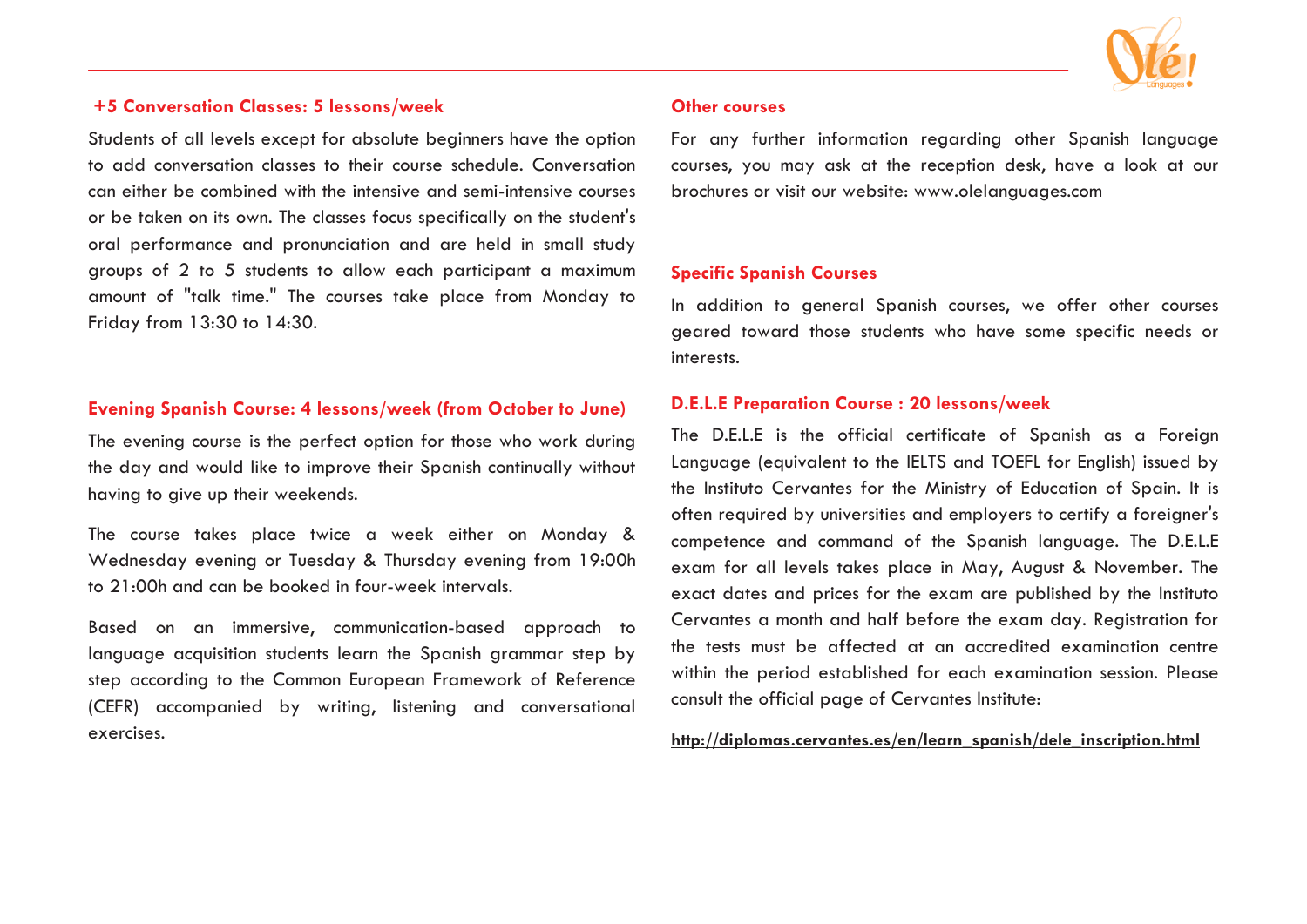



#### **Cultural courses**

Spanish cultural lessons take place from MONDAY to FRIDAY. There are three sessions taught by three different teachers. Here you have a list of the courses offered:

- Spanish Contemporary Literature
- Contemporary Spanish American Literature.
- Spanish History (Century XX).
- Spanish / Latin American art.
- · Barcelona: History & Culture I.
- · Barcelona: History & Culture II.
- Spanish/Latin American music.
- Spanish Gastronomy
- Spanish / Latin American Cinema
- Flirt in Spanish

#### **Study materials**

THE OLÉ LANGUAGES METHOD is a Spanish Teaching Method organized into 6 levels according the book: PRISMA and CD PRISMA, which has been edited taking into account the requirements designed by the European Framework of Reference and the Curricula established by the Cervantes Institute. The Common European Framework of Reference for Languages provides a standard basis for the design of language programs, curricular advice, exams and manuals throughout the whole of Europe. It describes in detail the process by which a student gains the ability to communicate in a foreign language, the knowledge and skills necessary to be able to communicate autonomously, as well as the cultural environment where the speech act takes place. The Framework of Reference additionally provides minute details regarding the skills inherent in each level of linguistic achievement, allowing us to accurately check on the student's progress throughout the duration of their course. By following the Common European Framework of Reference - and thus abiding by a uniform basis for the planning of objectives, contents and methodology - our language programs, certificates, levels etc. are compatible with the international standard. You may therefore be certain that OLÉ LANGUAGES Spanish programs remain consistent with European guidelines and facilitate straight forward cooperation with our international partners.

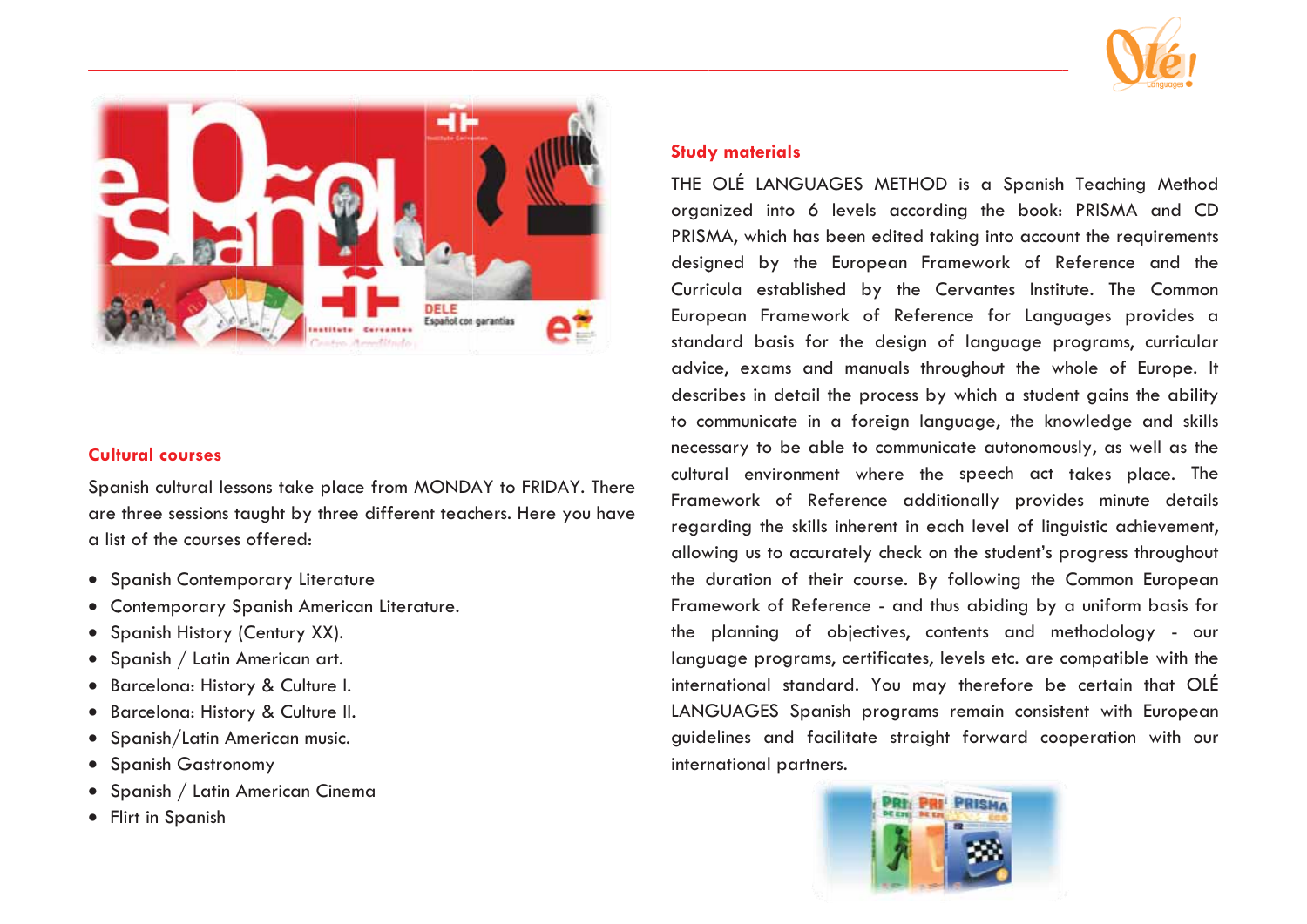

#### **School Rules**

At OLÉ LANGUAGES, we have some common sense rules that must be respected by everybody. These are:

- Do not smoke inside the school or reception.
- Do not eat inside the classrooms.
- Disconnect your cellular phones during classes.
- Keep silence at the computer's area.
- Be punctual.
- For course extensions, let us know no later than the Thursday before your course finishes.
- If you want to join any of our activities, sign up on the corresponding list at our reception.
- When there are two public holidays in the same week, we will make up one of them.
- Do not leave objects of personal value in the classrooms or around the school. OLÉ LANGUAGES will not be held responsible for any lost, stolen or disappeared effects.
- OLÉ LANGUAGES reserves the right to refuse admission.

#### **All inclusive services**

OLÉ LANGUAGES offers you other services with the aim of making your life easier during the time you are with us. These are available while the school is open.

- Study materials and OLÉ LANGUAGES textbook for each level of your course.
- Reception desk.
- Student area.
- Level test.
- Tutor, support.
- Internet area and wireless connection with unlimited Internet access and email.
- 'Intercambio': language exchanges with native speakers.
- 24-hour emergency phone line.
- Library services.
- Fax & Photo Copies: against a small fee you can print, fax and scan.
- Money Reception: transfer money to the school account and we hand you the money in cash.
- Opening hours: 9am in the morning until 7.30pm in the evening.
- General information on activities, conversation, exchanges, transportation...
- Certificate that verifies your Spanish level according to the Common European Framework of Reference for Languages short CEFR.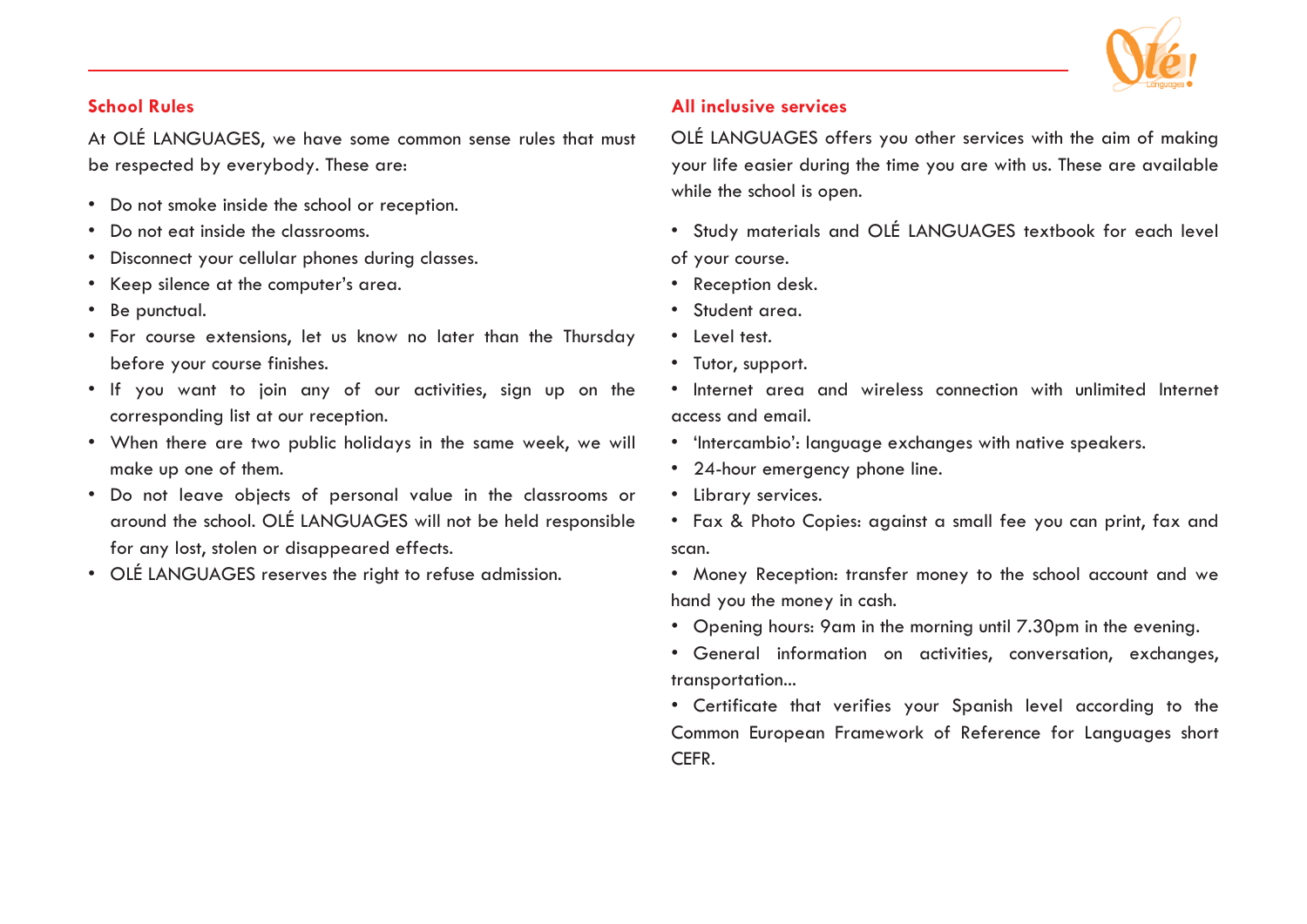

#### **Cultural activities**

OLÉ LANGUAGES offers students a great variety of cultural activities, including visits to museums, exhibitions, monuments, and other places of interest. There will always be somebody from the school with the students.

The first day at the school the students will receive a handout with all the activities for the month.

#### **Excursions**

Not only does your city offer cultural richness and variety in itself, but its surroundings do as well. OLÉ LANGUAGES organizes halfday excursions. Someone always accompanies students on trips from the school.



*of the different events and places. Some activities may be canceled if the minimum number of participants is not reached.* バニョ

#### **Accommodation**

Students who need more days before or after will be changed 25 euros per day (host family, student residence). OLÉ LANGUAGES cannot guarantee availability for extra days. Please contact our

central office regarding key pick-up if staying in a shared flat or residence.

#### **Staying in our shared flats**

A good idea if you would like to choose a more independent way of living is to stay in an apartment. It is also a perfect way to make friends of many different nationalities. It is recommendable to reach an agreement with your flat mates concerning the meals, if you would like to cook meals together or independently. In order to make your stay in the apartment as pleasant as possible there are some rules that you should respect. You can find them on a notice board in the entrance hall.

Tips for a good experience

- LOCK THE DOOR of the apartment if you are the last person leaving.
- Keep the COMMON AREAS TIDY.
- Take RESPONSIBILITY FOR GATHERING your things and clean them up in the common areas and especially in the kitchen.
- It is forbidden to let any NON RESIDENTIAL PERSON SLEEP o v e r IN THE FLAT.
- The student is responsible for the CLEANING OF HIS OR HER ROOM every day.
- OLÉ LANGUAGES is responsible for the weekly cleaning of common areas.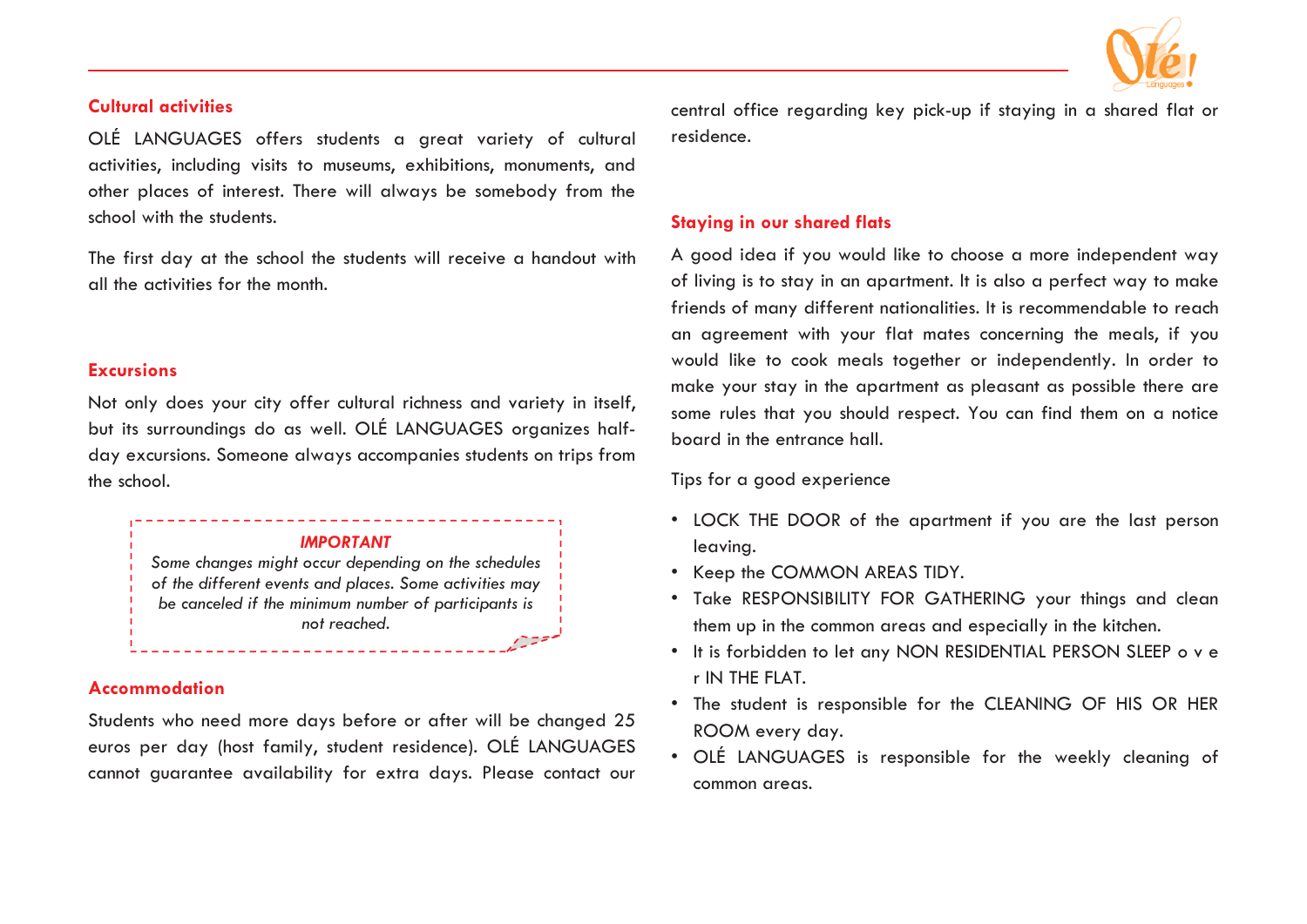

- • The residents are responsible for TAKING OUT THE GARBAGE.
- • It is important to respect your flat mates and neighbors by not disturbing them while they are sleeping.
- •Do not make loud noises between 10:00 PM and 8:00 AM.
- • Try to keep the volume of the TV or stereo at a reasonable level.
- For any extraordinary event taking place within these hours, please ask the rest of the flat mates and the program coordinator at school for permission.
- •Every student is responsible for his or her own set of keys.
- • It is NOT ALLOWED to move around THE FURNITURE OR OT HER OBJECTS from one room to another.
- •It absolutely forbidden to consume DRUGS OR ALCOHOL.
- • On the last day of your stay you should leave the room before 12:00 PM and leave the keys with your name inside the pot in the entrance of the apartment.

*OLÉ LANGUAGES reserves the right to change the living arrangements of any resident who does not respect the standards of behavior mentioned.* 

#### **Facilities**

- Fully equipped kitchen with all that is needed to prepare meals
- Communal living room with TV & DVD Player
- Internet (WIFI) is available in all the flats
- Washing machine
- Rooms are equipped with a bed, desk and chair.
- Sheets

Please bring:

• Towels

#### **Living with a host family**

The host families welcome the students and will treat them like another family member so as to make them feel at home, but at the same time you should not forget that every country is different with different customs and therefore we must, with the intention of integrating ourselves, accept and respect the new customs in order to enjoy our stay as much as possible.

Tips for a good home stay experience

- You should respect the timetable that the families have set for meals.
- • Try to keep the host family informed when you plan to travel or go on an excursion (in that case the family c a n prepare some food for your trip). You should also let them know in advance if you do not plan to have a meal at home on a specific day.
- Please inform Olé Languages if you have a special diet so that we can tell it to the host family beforehand.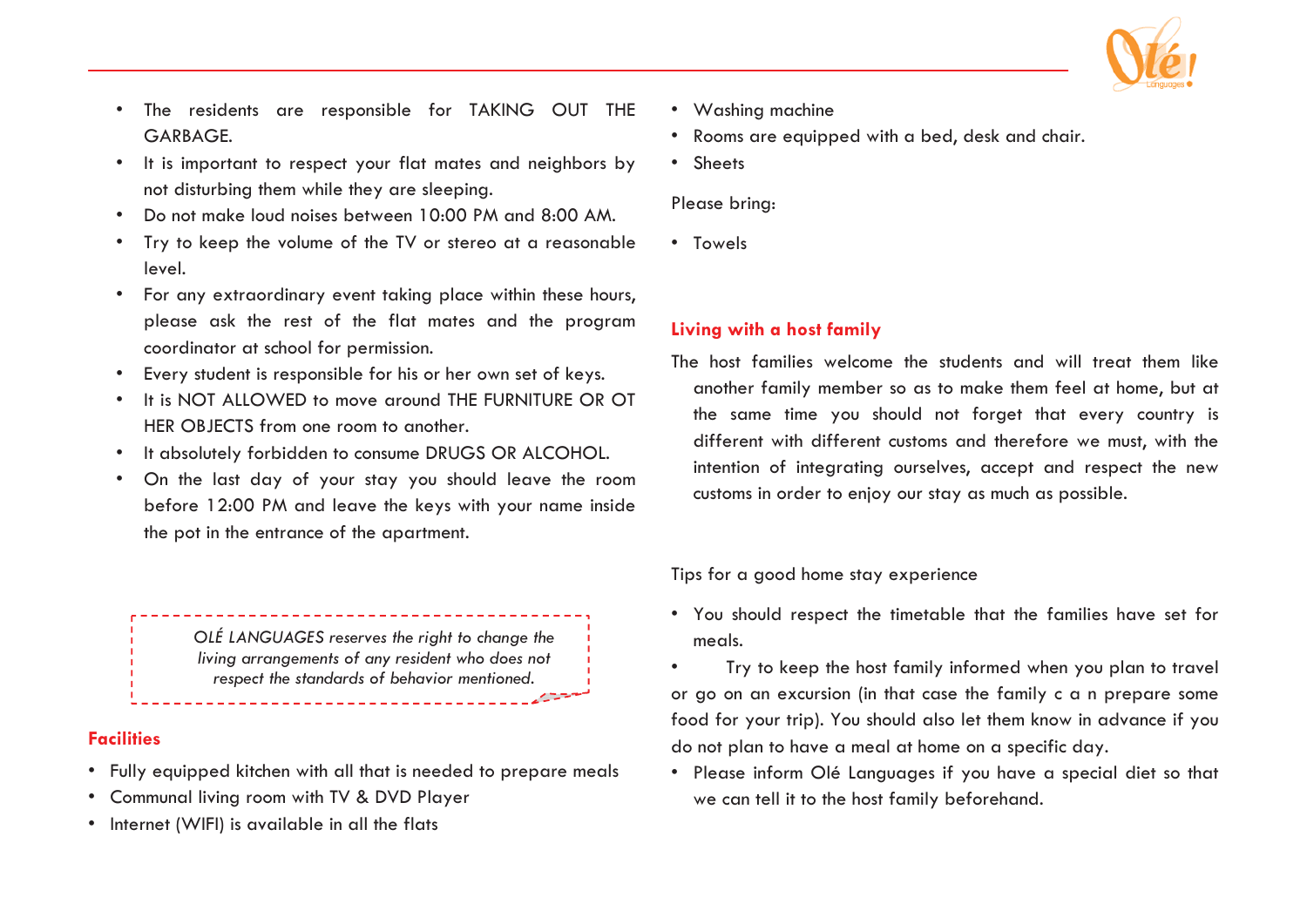

- You should always ask for permission before using the telephone.
- Ask the family when would be a good time to receive y o u r phone calls.
- You should ask for permission to bring home friends.
- Try to help at home as much as possible.
- You have to keep your room tidy, be careful with the things you borrow and leave them in the way you found them.
- Switch off the lights when you leave a room.

If you have booked half board, it includes two meals: breakfast and dinner. It is included in the price of the accommodation to wash your clothes once a week. If you would like to iron your clothes, ask the family for an iron. In any case, if you should find yourself in a very difficult situation you can ask to be changed at the school. Try to take any possible measures you can to avoid this. Here's some advice that might be helpful in this particular situation:

- Don't expect the stay with the family and at the school to be perfect; you might experience difficult situations. It's important to try to overcome difficulties without becoming overwhelmed and always relying on communication.
- Always remember that everyone (you, your family, OLÉ LANGUAGES, the agency that represents you in your country and your own family) is working in order to make your stay as pleasant as possible. Therefore you need to overcome problems little by little and always stay in contact with your support network.
- At times you may feel down, disappointed, scared; in these cases it is very important that you calmly look for a solution. When a problem surfaces make sure to thoroughly analyze from where the problem originates and try to resolve it within this area.
- As a last resort and only in case of serious problems a change of family will be made.

#### **Other types of accommodation**

If you have chosen another type of accommodation, like a residence, hotel, guesthouse or if you are renting an apartment privately please consult with the management of that accommodation to inform yourself of the standards that the resident should fulfill.

> *OLÉ LANGUAGES receives reports on your behavior from the families, neighbors and doormen.*

#### **The following are forbidden in all types of OLÉ LANGUAGES accommodation**

• To have or consume any kind of DRUGS or ALCOHOLIC DRINKS.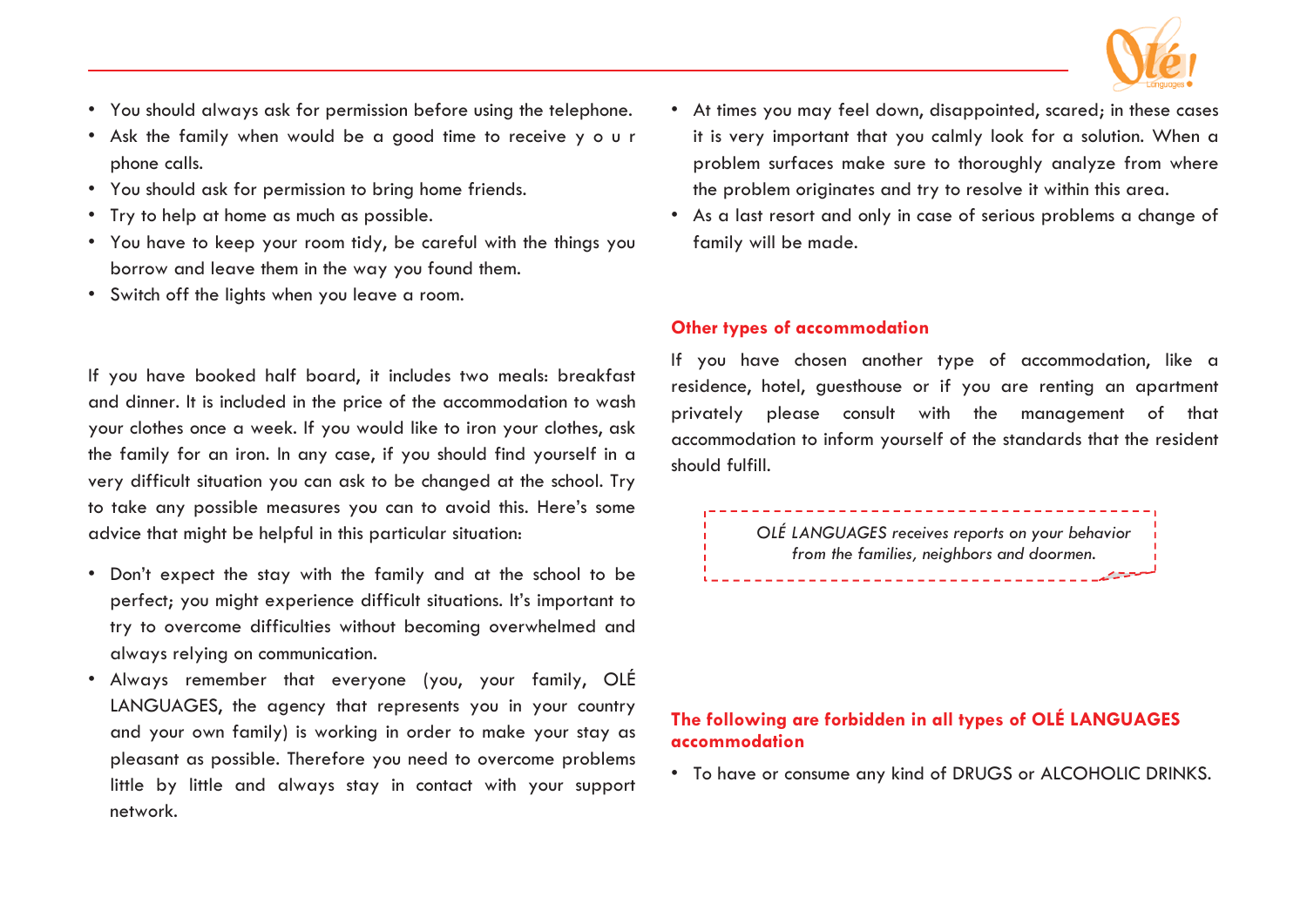

- To CHANGE ROOMS without the authorization of the School. (Any change to your original accommodation booking will incur an additional fee of 125 euros).
- To have GUESTS overnight.
- To SMOKE in bedrooms.
- To have any PARTIES.
- To make LOUD NOISES between 10pm and 8am.
- To leave any kind of PERSONAL OBJECTS in common areas.
- To have ANIMALS.

#### **Responsibilities of the residents**

- TO KEEP your ROOM TIDY.
- TURN OFF THE LIGHTS when yo u leave the house.
- TO TAKE OUT THE GARBAGE from your room.
- If you break any of the aforementioned rules OLÉ LANGUAGES reserves the right to take away your housing within 24h and/or charge you the amount of 150 euros.

We also recommend you Do carry with you:

- A photocopy of your passport.
- The emergency telephone numbers card.
- Your medical insurance card.
- The address of your accommodation.

In any case of emergency you should first inform those in charge of your accommodation, who will immediately get in contact with the person responsible for the exchange program.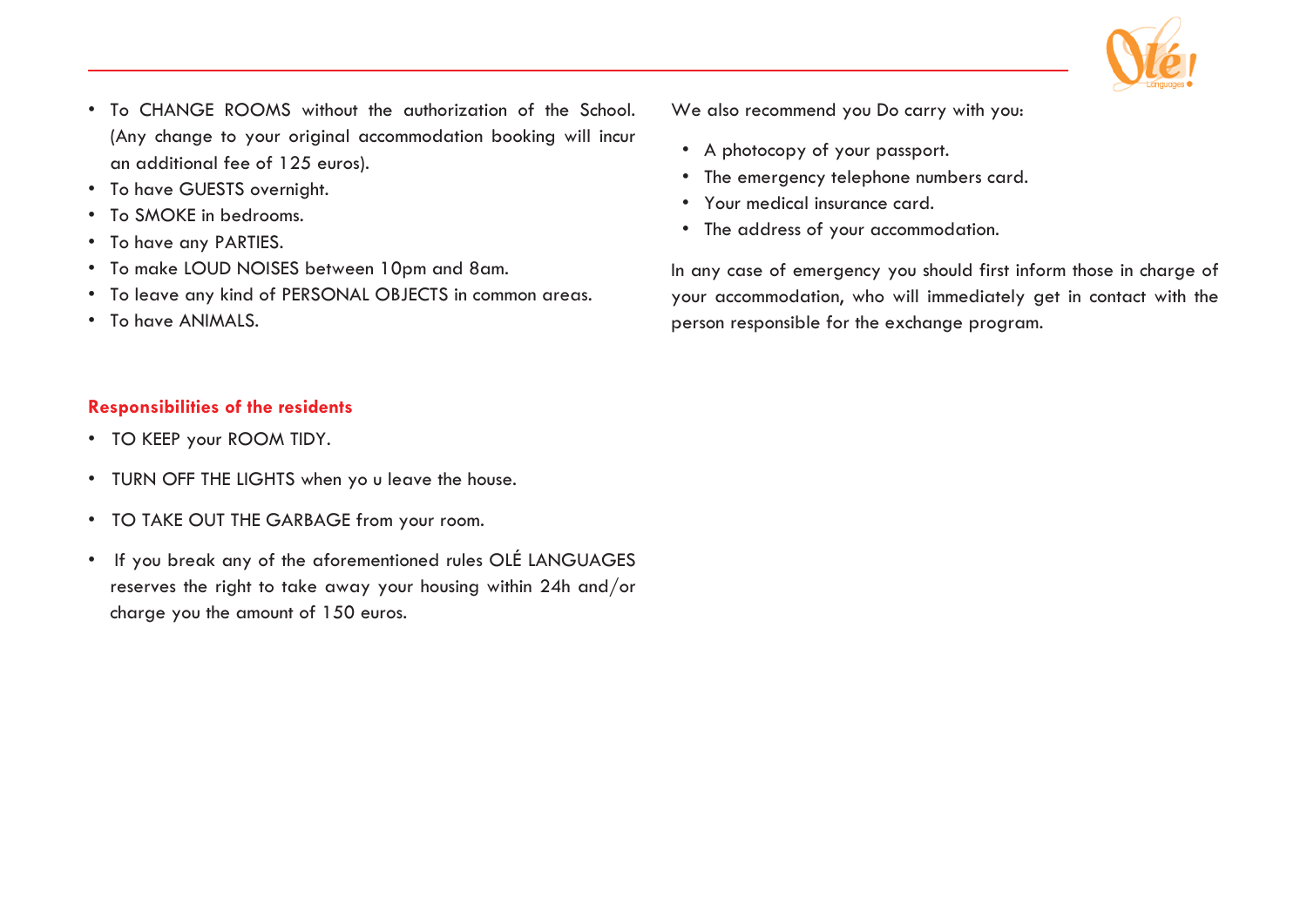



## Useful information Spain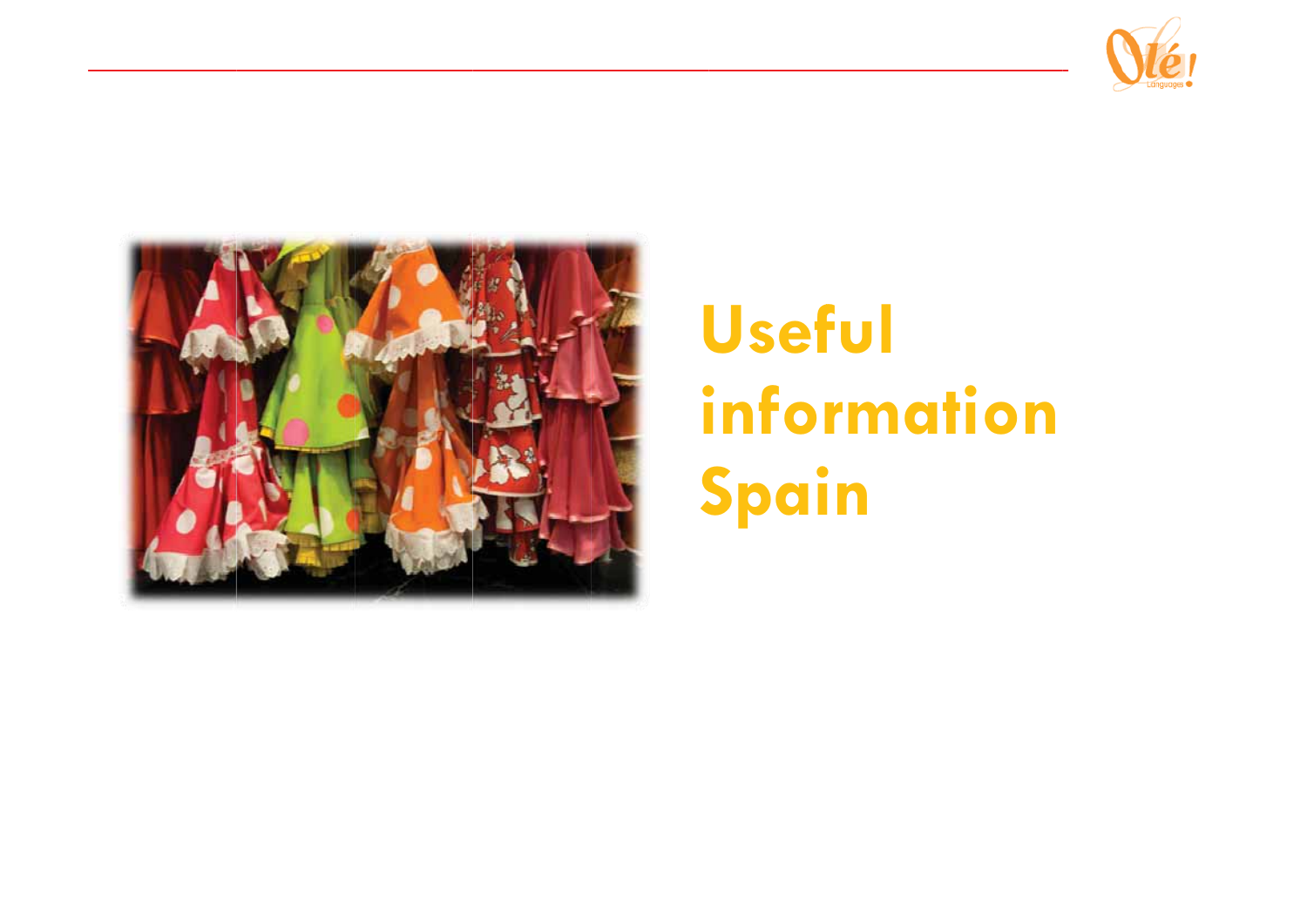

#### **Safety**

Here in Spain, like in other countries, you might encounter safety problems. We recommend that you take precaution and would like give you some advice that may be very useful:

- Do not leave your luggage unattended at the airport, railway station or bus station.
- Do not leave your bag unattended in bars, restaurants or in other public places and be careful in the streets, especially if you are wearing a backpack.
- Keep your documents, credit cards or money in a safe place. If possible leave them at the apartment or residence.
- In case of theft, inform the police, the host family and OLÉ LANGUAGES immediately.
- Do not leave objects of personal value in the classrooms or around the school. OLÉ LANGUAGES will not be held responsible for any lost, stolen or disappeared effects.

#### **Electricity**

Spain uses 220 Volts. Additionally, wall sockets and plugs may differ from your home country. For this reason we recommend that you bring an adaptor from your country.

#### **Spanish currency and credit cards**

The Spanish currency is the European Euro. Foreign currency can always be exchanged for euros at a a bank or money exchange. Traveller's Cheques can be changed at any bank. Spain has a lot of Automatic Teller Machines (ATM) that generally accept major credit cards such as MasterCard, Visa, Eurocard or 'cash cards' from banks abroad. In Europe, ATM's do not often accept Personal Identification Numbers with more than 4 digits. Generally, many public places (restaurants, shops) accept all major credit cards. Check the current value of the European euro: finance.yahoo.com/ currency

#### **Public Transportation**

- A lot of people in Spain use the public transport system; being in most cases the most convenient, fast and cheap way to travel.
- If you would like to travel by train and need information about the timetable and destinations you can call for information at 902 24 02 02 or also find it on the web: www.renfe.es
- For information about bus trips, you should check the local bus station's web site.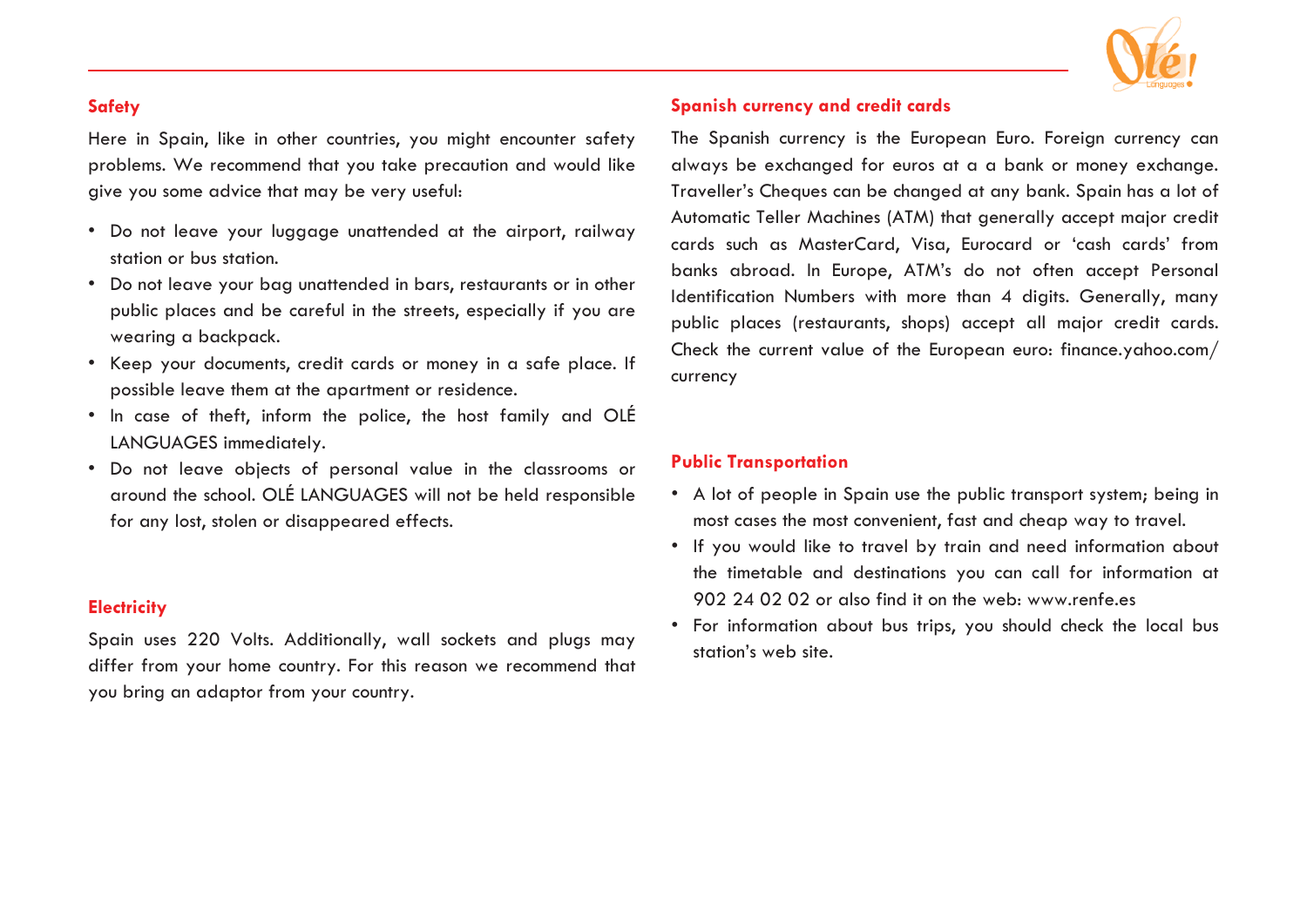

#### **Telephone**

- You can make your phone calls from the public phones with coins or phone cards (5 or 10 euros), that you can buy in the ESTANCOS (small shops where they sell tobacco).
- Some of the public phones also accept credit cards. You can find them in the streets, in many restaurants, bars and cafés (where it might be more expensive to make calls).
- $\bullet$  To enter the international phone net you have to dial:  $\,$  00  $\,$   $\,$ country code + area code + desired number.
- It is important to know that the prices for phone calls are cheaper in the afternoon and in the evening.

#### **Mail services**

When you need to mail letters or postcards, use the yellow mailboxes on the streets. For urgent letters you can use the red mailboxes or take them to one of the post offices. (There is usually one in every neighborhood). You can buy stamps in the tobacco shops, kiosks or at the post office. The prices are the same for postcards and letters as long as you don't exceed the limits for weight and size.

#### **Commercial hours**

- Most shops are open daily from 9:00-10:00 AM to 2:00-2:30 PM and from 5pm until 8:00-8:30 PM. Some establishments like EL CORTE INGLÉS, are open from 10:00 AM until 10:00 PM. Opening hours may differ slightly from winter to summer. On Sundays stores are usually closed.
- Embassies, ministries and official organizations are usually only open in the morning until 2:00 PM.

#### **Holidays in Spain**

January 1st and 6th, April 19th and 22th, May 1st, June 10th and 24th, August 15th, September 11th and 24th, November 1st, December 6th, 8th and 25th.

#### **Tipping**

Service is usually included in the bill. But it is customary to leave a tip between 5% and 10% of the total price. Remember that it is not mandatory to tip, but is recommendable when there is an established custom of doing so.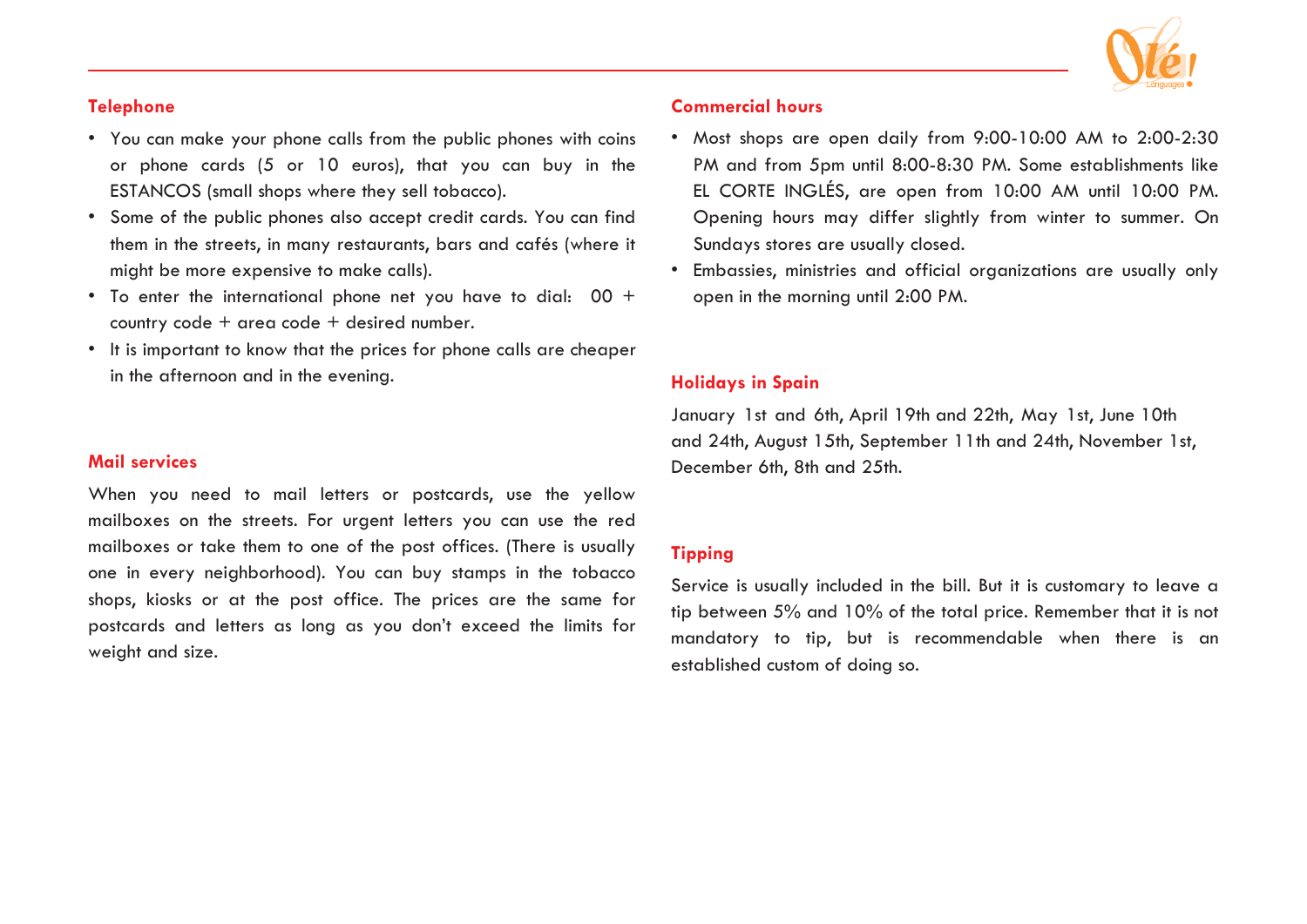

#### **Social Life**

The social life in Spain is very active. People go out for dinner with friends or go to the movies or the theater, especially on Fridays and Saturdays. There is a huge variety of restaurants, cinemas, theater, exhibitions, concerts and many other possibilities for a nice night out. You can find information about where to go and when in the city guides or in the newspapers. If you need help don't hesitate to ask at the OLÉ LANGUAGES information desk.

#### **Customs**

Many of the Spanish habits are probably different from those in your country. As following we will give you a rundown of how the Spanish are used to doing things:

- One of the first things that might surprise you when you arrive in Spain could be meal times. They usually eat breakfast between 7:30 AM and 9:30 AM. It is not a very big breakfast and usually consists of milk, coffee or juice and toast or croissants. Around 11:00 AM they can have another coffee, or a juice with something sweet or a salty bite to eat.
- Another thing that might be different from other cultures is how the Spanish approach and treat people while talking. They might surprise you with more excessive body language, patting you on the back or gesticulating a lot. This is just a part of being civil and how they show kindness and not necessarily a demonstration of real friendship.
- Another thing you will notice is that the Spanish have a tendency to speak very loudly in public places like restaurants, bars, etc. This custom is a part of the Latin character that pervades the personality of the Spanish.
- In addition to this there will probably be many small things that will surprise you. Try to learn how things work and take advantage of the opportunity you are presented with living in a new country in order to acquire a greater knowledge, not only of the language, but also of the different culture and traditions of other people.

#### **Please help us to improve our services**

We welcome you to help us improve our services. If you have any comment on our courses, accommodations, activities, or you just want to suggest something that could be helpful for us, do not hesitate to contact us at this e-mail address. Your comments are important to us. Let us know!

> **Our address Carrer de Mallorca 201, 08036 Barcelona, Spain**

> > **MORE INFORMATION Tel: (+34) 93 797 54 58 info\_ole@olelanguages.com www.olelanguages.com**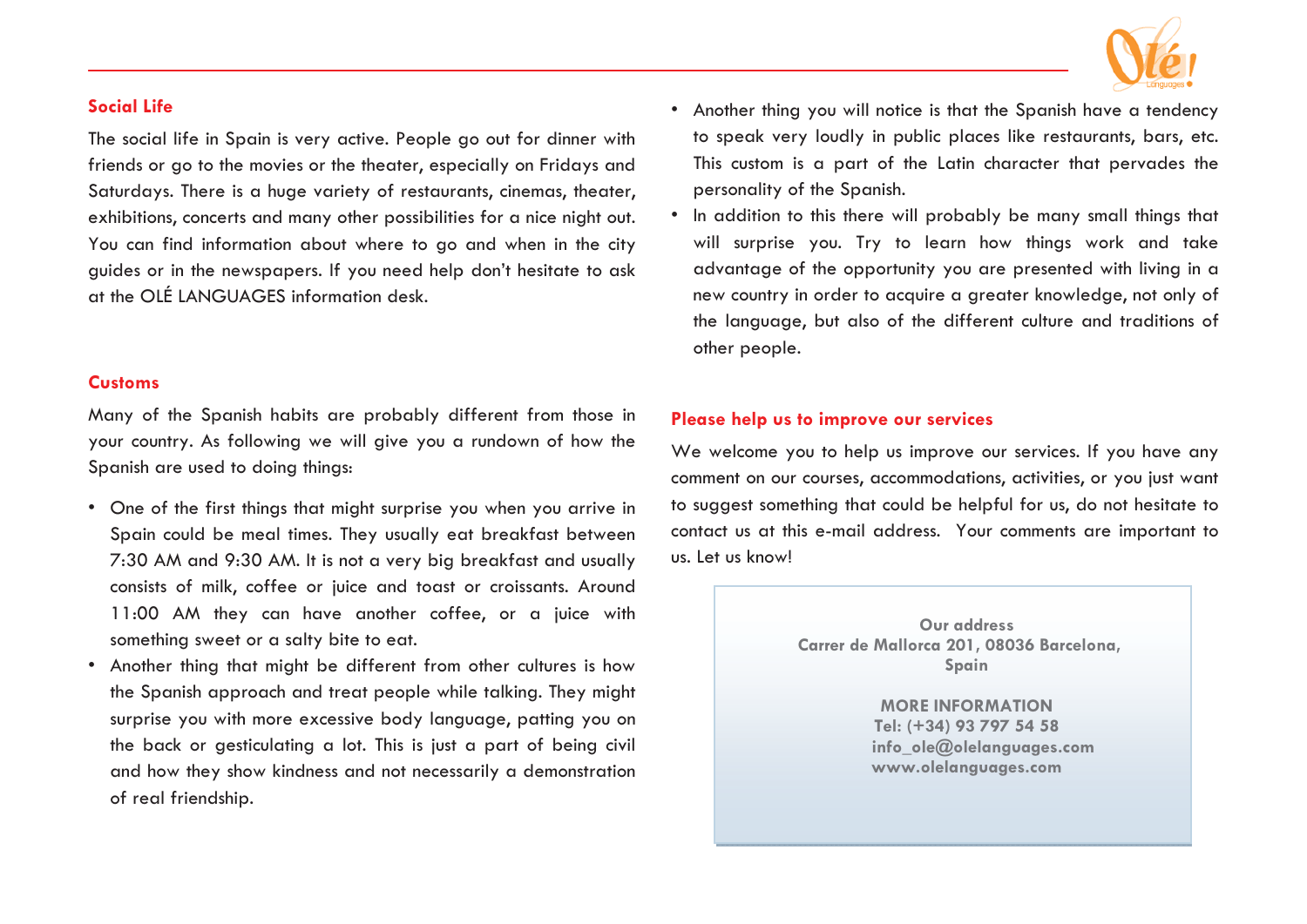

#### **OLÉ LANGUAGES SCHOOL MAP**

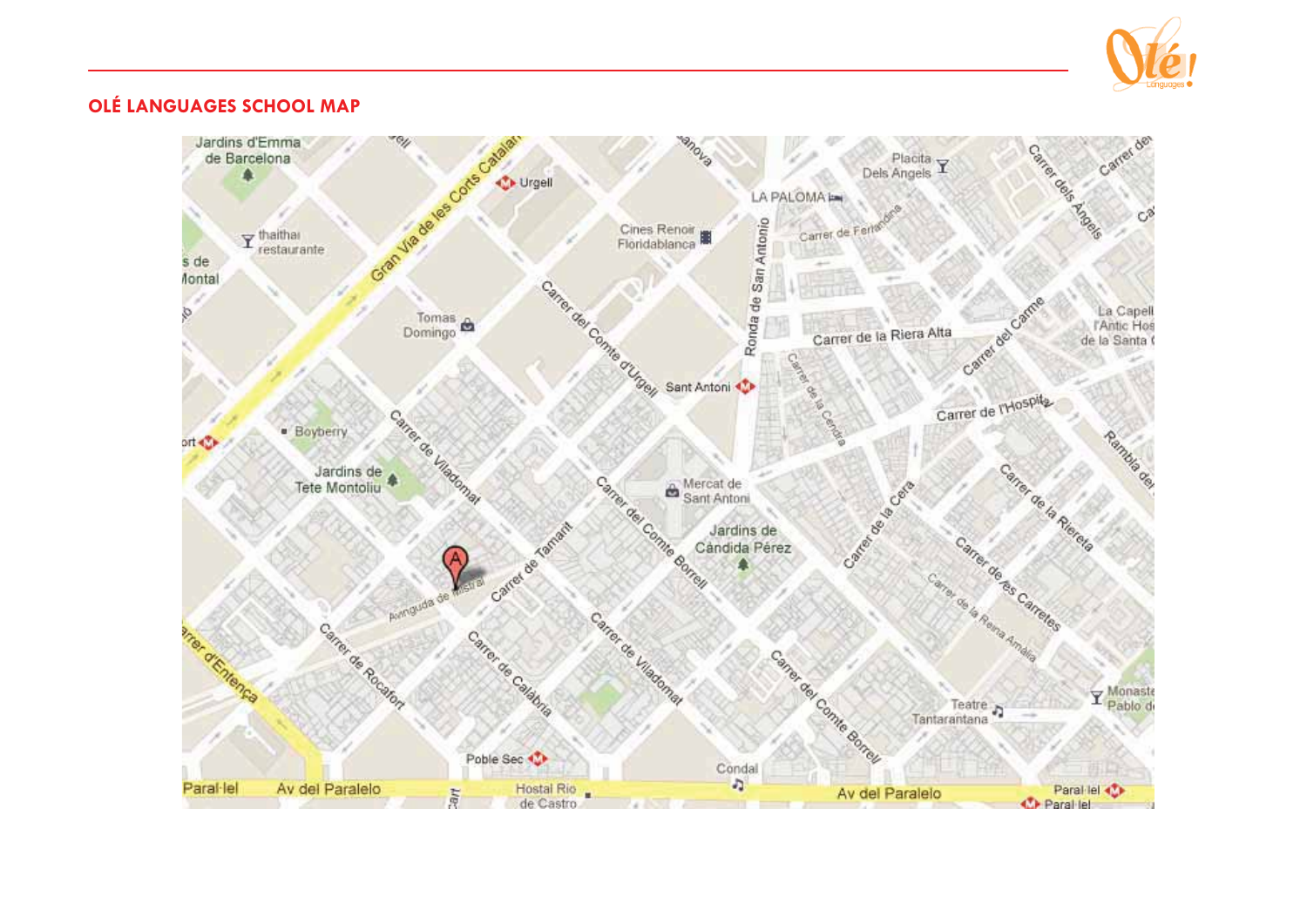

#### **METRO MAP BARCELONA**

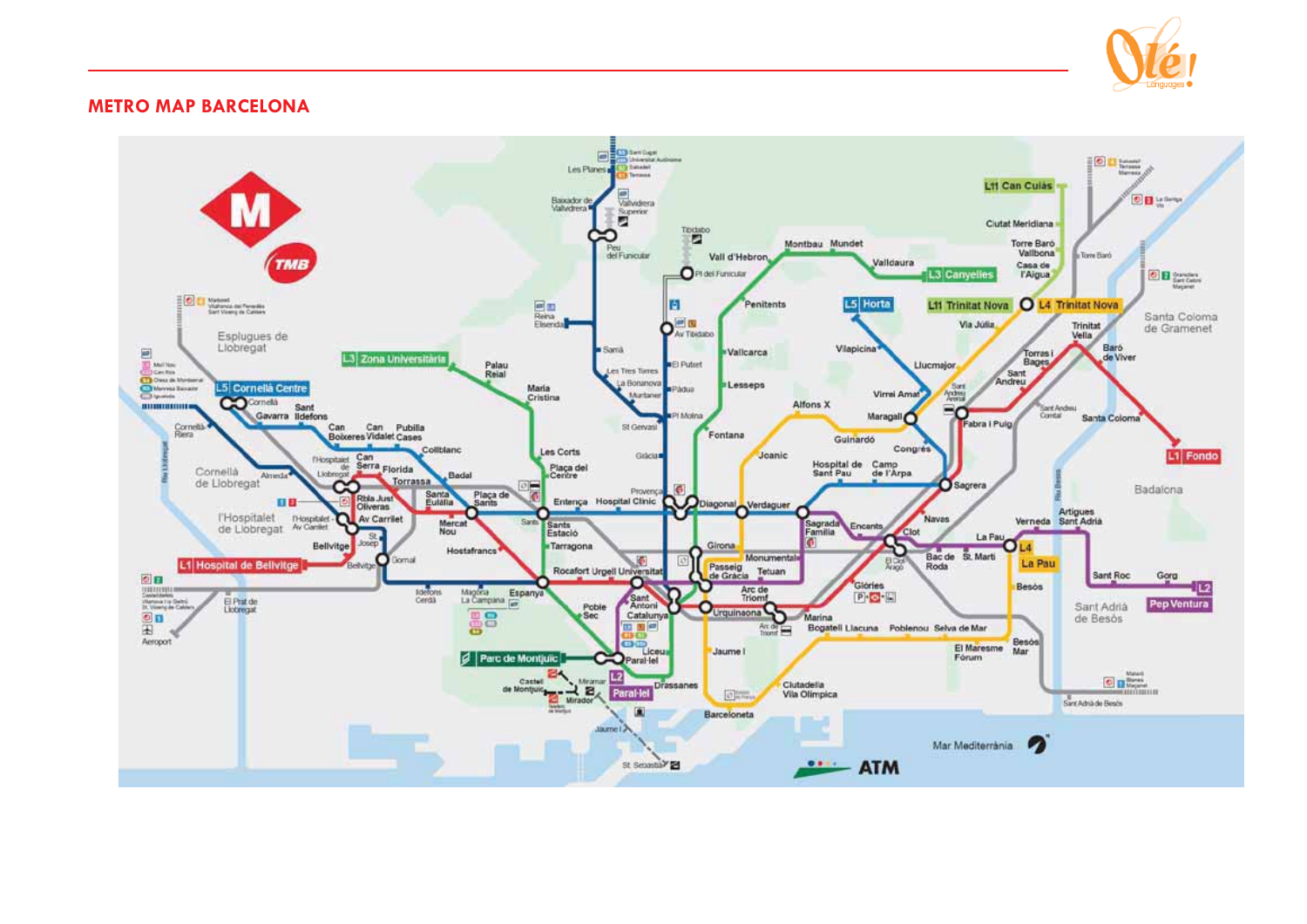

#### The city

Barcelona, a northeastern city of Spain, belonas to the Autonomous Community of Cataluña. The city is famous for its architecture, not only modernist (la Pedrera, la Sagrada Familia and la casa de les Punxes), but also its gothic feel, like the cathedral or the gothic neighborhood. Barcelona was the hast of the 1992 Olympic Games which gave the city an urban lift. Older neighborhoods such as the Raval and Poble Nou have been remodeled, becoming cultural centers with the creation of the MACBA (Barcelona's Contemporary Art Museum) standing proud in the Raval. Promenades have been placed along the sea front and an industrial estate for technology and business has also been constructed. From May until September 2004, a wide variety of cultural activities were available at the Forum.

#### The weather

The climate in Barcelona is pleasant for most of the year. However, one can enjoy it most from the middle of April until the end of July. In August it can get quite hot, reaching almost 32°C (90°F). The climate in October and November is agreeable though temperatures can drop slightly, falling from 21 to 15°C (70 to 60°F) approximately. The sun does not shine every day, so prepare yourself for cloudy, rainy days. It is colder in winter with temperatures averaging 12°C (54°F). Shopping Barcelona's main shopping areas are easy to characterize: C. Pelai and Rda. Universidad hold the most popular stores. Below Plaza Catalunya,

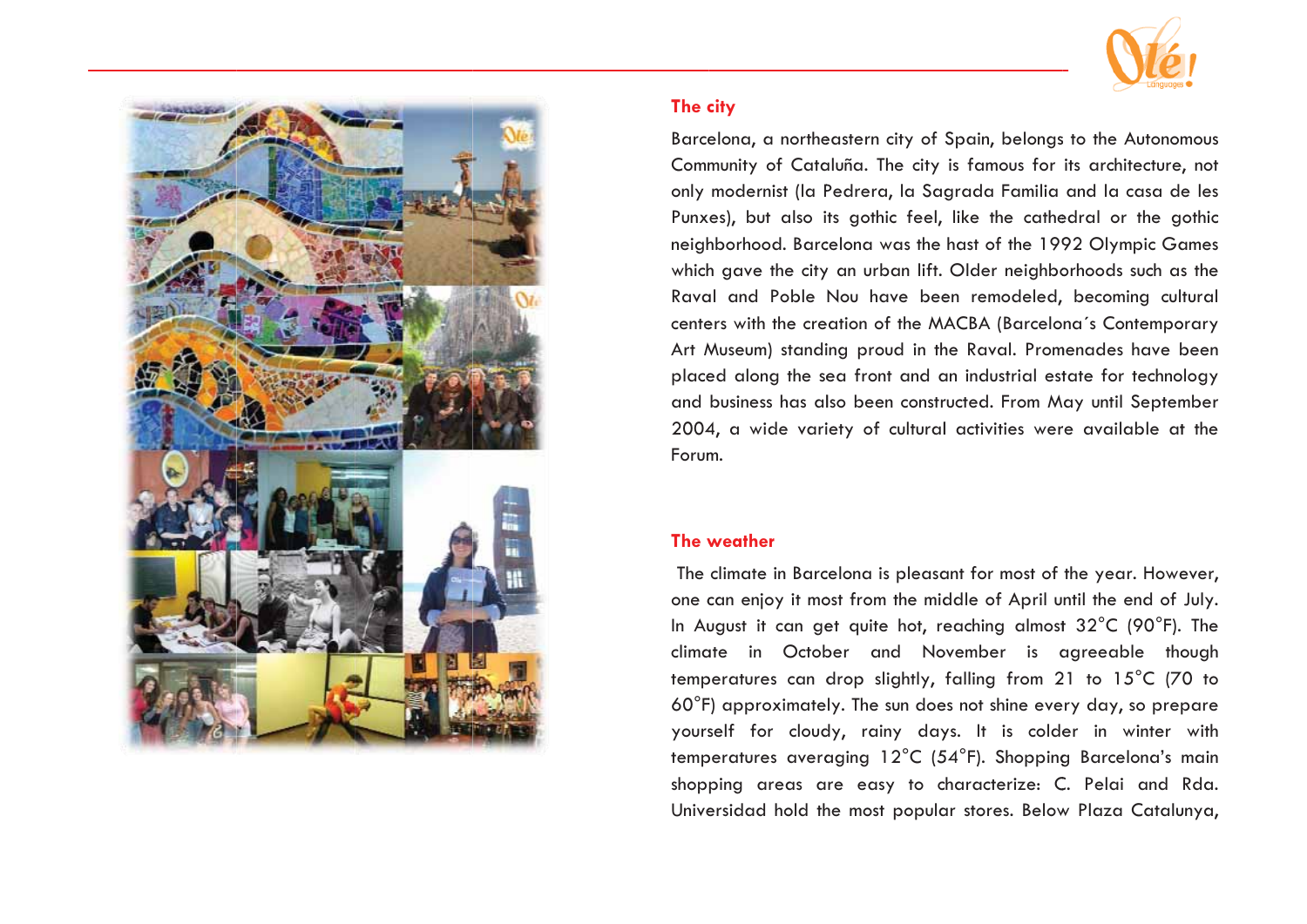

the streets of Portal de l`Angel, Santa Anna and Carrer del Pi are full of small, independent boutiques. The chiquest shops can be found on Passeig de Gracia, Rambla Catalunya and their cross streets, like C. Diagonal. Street markets and bazaars spring up on different days of the week and in varying areas of the city. A number of second-hand shops are located on Els Encants Vellas, which is near Plaça de les Glòries Catalanes.

#### **Transport**

Barcelona has an excellent public transport system, it is not necessary to own a car. To travel around the city you can use the Metro, the buses of the TMB, the Tram, the FGC trains (Ferrocarrils de la Generalitat) or the Cercanías Renfe (train). During the night you can catch the Nit Bus. The same ticket can be used to take any of these methods of transport (except the Ferrocarrils de la Generalitat). The most recommendable one is the T-10 (10 trips, transferable between users) and the T-50 (50 trips to make within 30 days). You can transfer from a bus to a metro (or vice versa) within an hour and a quarter of an hour with the same ticket. The Taxi system is widely spread around all the city. The taxi charges you according to the taximeter. It has to be taken into account that they might charge extra money for carrying luggage, animals or to go to the airport. One of the most recommendable forms of transportation is the bicycle. Along all the city you can find many routes which cross Barcelona and some of them lead you to the beach. It is the most ecological and healthy option.

#### **Arrival**

Please inform us, at least 1 week before your course starts of your exact arrival time so we can inform you where to pick up the keys or inform your host family what time they can wait for you.

Pick-up service (arranged in advance)

• From Barcelona airport, bus or train station to accommodation: 65 euros

#### **Accommodation details.**

*Two weeks before your arrival, you will receive your accommodation information (host family details or student flat address). You are expected in your accommodation on the Sunday prior your course starts (after noon). You must vacate it on the Saturday (before noon) after your last course day.*

ACCOMMODATION WITH A HOST FAMILY If you have not booked a pick-up service, you can go directly to your accommodation upon your arrival (please remember to inform us of your arrival time so that the host family knows when to expect you).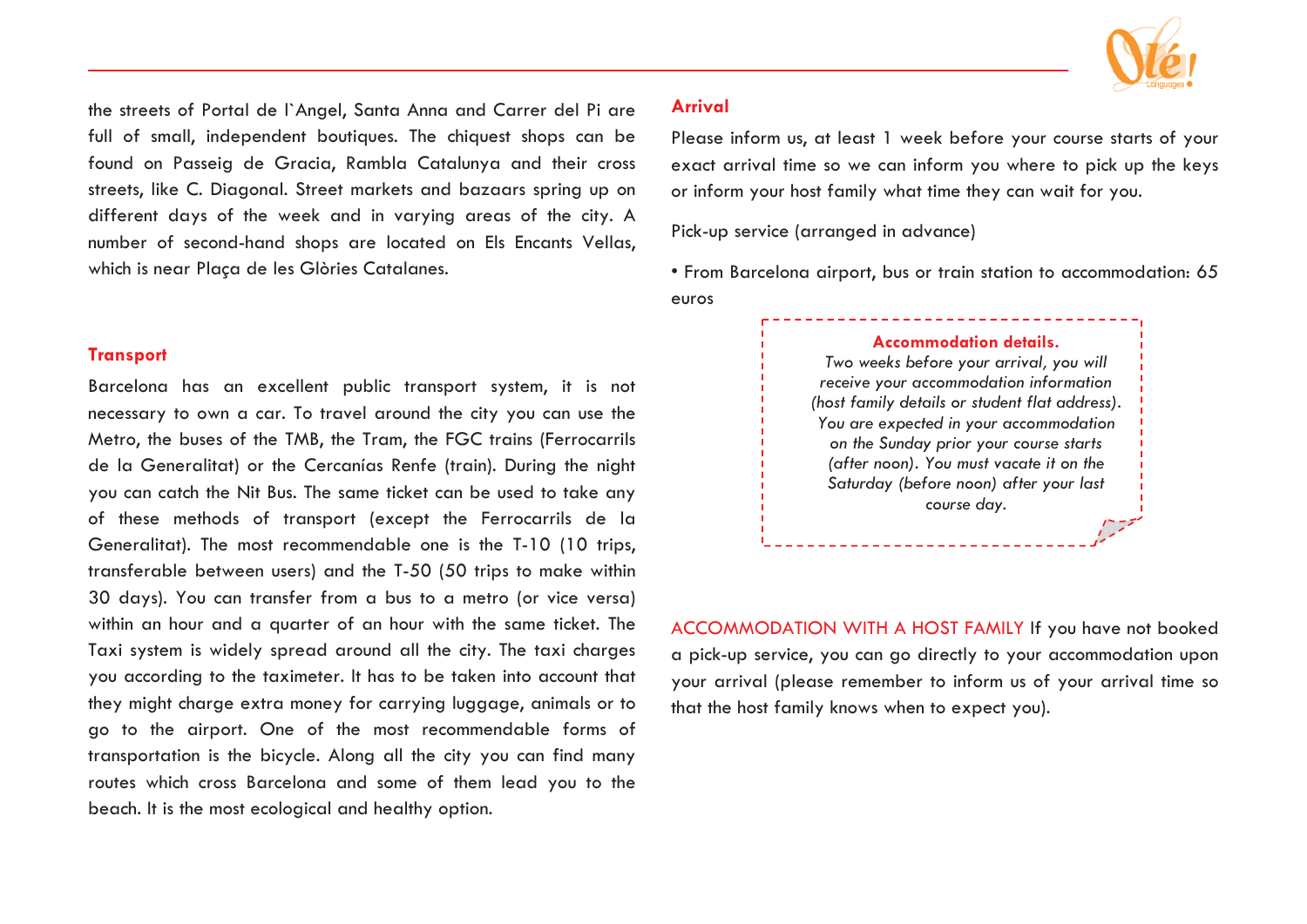

#### ACCOMMODATION IN A STUDENT FLAT

If you have not booked a pick-up service you have to pick up the keys of your flat at:

Sleep Green Barcelona Youth Hostel

Ronda Universitat 15

Barcelona 08007 España

Tel. (+34) 635 669 021

info@sleepgreenbarcelona.com (open 24 hrs)

• You have to bring your own towels (but not bed sheets, pillow).

• IMPORTANT: You are requested to sign a credit authorization as an deposit of 100€, at the reception the first day of your course. We will charge the card only in case of a damage in our flats.

#### **From the airport to the city center**

• Aerobus: this bus leaves the airport every 15 minutes (or less) and goes directly from the airport to the city centre. There are different stops in the city (as Sants Station… last stop is "Plaza de Catalunya" which is just 10 minutes walking from the don Quijote residence). Duration: 35 minutes. Price: about 4 euros. www.emtamb.com

• Taxi: Duration: 20-30 minutes (from the airport to the school). Price: 35 euros (the price can vary depending on your luggage).

#### School address

OLÉ LANGUAGES BARCELONA Carrer de Malllorca 201 08036 Barcelona, Spain Tel: (+34) 93 797 54 58 Email: info\_ole@olelanguages.com

The school address should be used for receiving letters/packages during your stay in OLÉ LANGUAGES. Do not use your accommodation address.

• Classes will start on Tuesday when a public holiday falls on a Monday. Please check our web for updated holidays: http://olelanguages.com/spanish\_courses\_calendar.htm

• There are no classes on holidays. When 2 holidays fall within one week, classes of one day will be made up.

#### **Useful telephone numbers** MEDICAL EMERGENCIES: 061 FIREFIGHTERS: 080 POLICE: 091 Local Police: 092 Barcelona Information: 010 Regional Police: 088 TAXI: 934 811 085 Emergencies: 112 Emergency telephone: 900 750 750 Tourist Information Office: 934 849 900 General Hospital: 938 425 000 Lost & Found: 934 023 161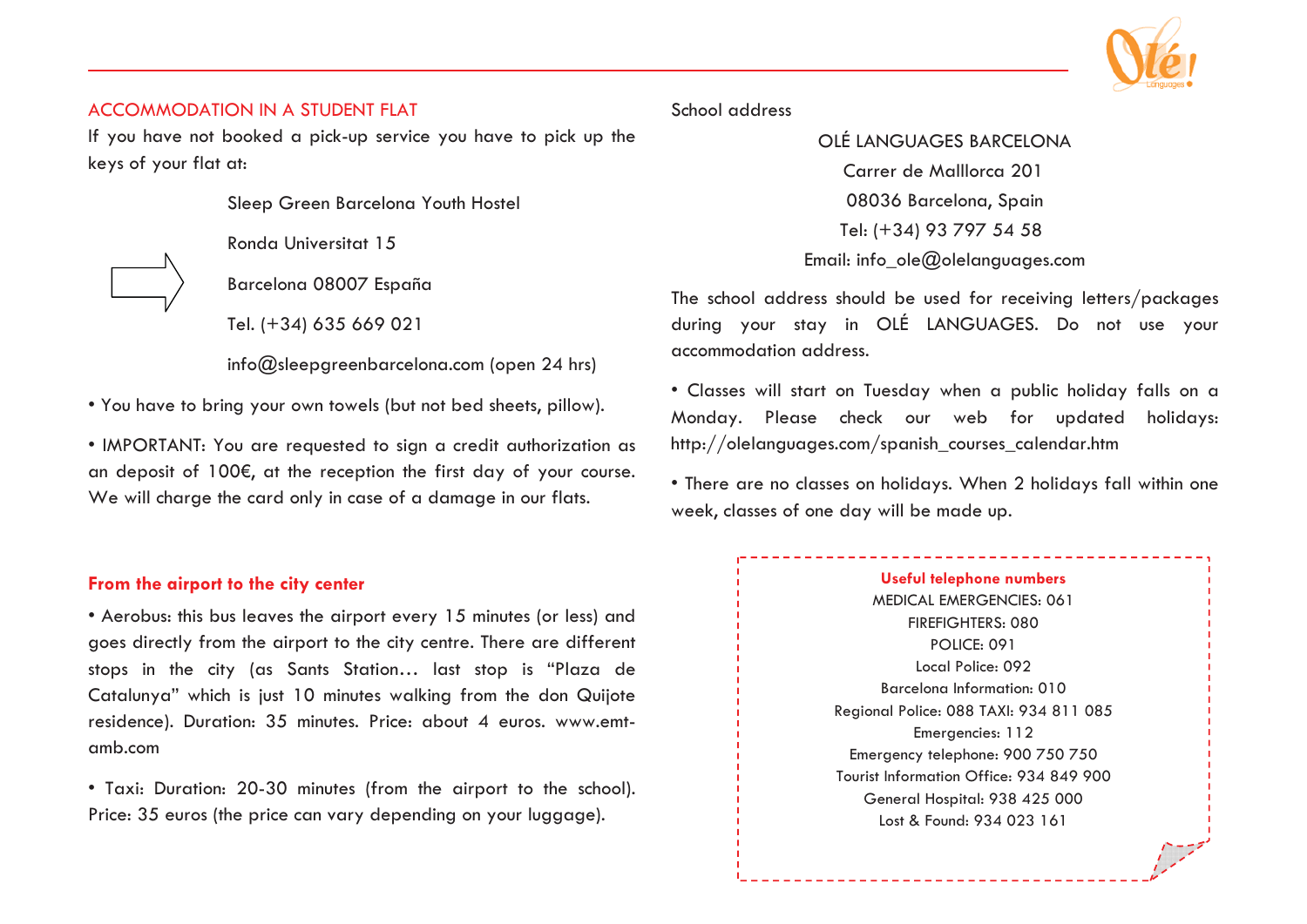

#### **Useful websites**

OLÉ LANGUAGES: www.olelanguages.com

Transport: www.tmb.net

Tourism: www.barcelonaturisme.com

#### **Places of interest**

- · Museo Picasso: Calle Montcada 15-23, Metro: Linea 4-Jaume I, www.museopicasso.bcn.es
- · Museo de Arte Contemporáneo de Barcelona (MACBA): Plaza dels Angels 1, Metro: Linea 2-Universitat, www.macba.es
- · Museo de Historia de la Ciudad: Plaza del Rei, Metro: Linea 4-Jaume I, www.museuhistoria.bcn.es
- · Museo de la Sagrada Familia: Calle Mallorca 401, Metro: Linea 5-Sagrada Familia
- · Museo Monasterio de Pedralbes Colección Thyssen: Bajada del Monasterio 9, Bus 22, 64 y 75, www.museothyssen.org
- Parque Güell: Parque Guell, Bus 24.
- · Fundación Joan Miró: Parque de Montjuic, s/n Metro: Linea 3 y Linea 1-Plaza España-Autobus 50
- · Museo Nacional de Arte de Cataluña: Mirador del Palau 6-10, Palacio Nacional. Parque de Montjuich Metro: Linea 3 y 1-Plaza de España, www.mnac.es
- · Catedral de Barcelona: Pla de la Seu, 3, Metro: Linea 3-Cataluña / Linea 4-Jaume I.
- Poble Espanyol: Avenida Marques de Comillas 13, Metro: Linea 3 y 1-España, Autobus 50.

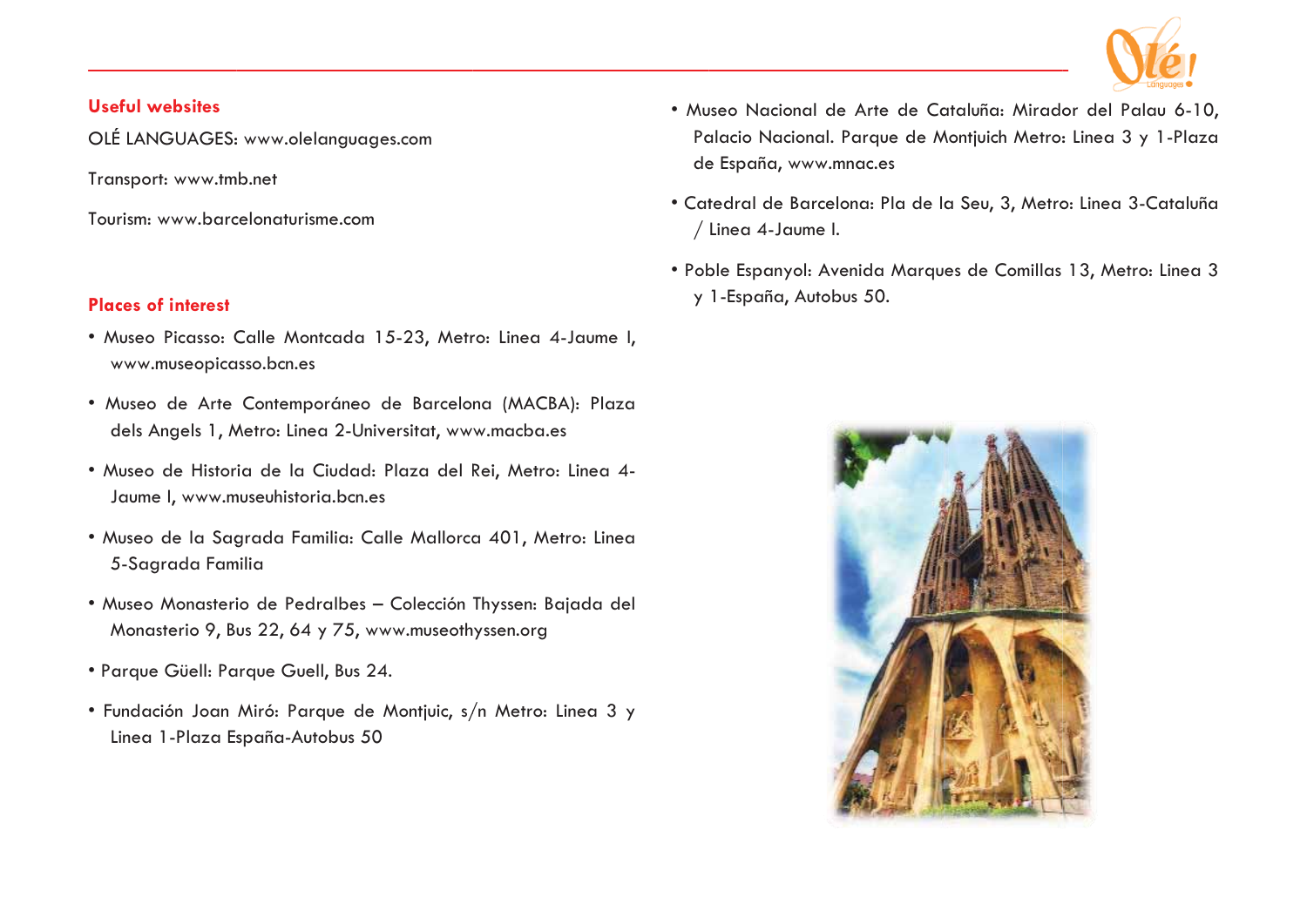#### **GENERAL CONDITIONS**

#### **General**

- On formalising enrolment onto a course and accommodation students accept the General and Payment Conditions and Payment method, as well as the norms, rules and guarantees of Olé Languages.
- The company may change courses, timetables and prices at its discretion without prior notification. The client is entitled to a full refund of tuition fees if the company is not able to offer the requested course.
- Olé Languages accepts no responsibility whatsoever for students actions.
- The company assumes no responsibility for accidents, theft or injuries during the client's stay with the company other than that required by Spanish law.
- The client is fully responsible for adequate travel documents and travel insurance.

#### **Course**

- The minimum age for attending Olé Languages is 18 years.
- The school will give no refunds if a student starts the course later than the specified enrolment dates; if he/she misses any part of the course due to personal reasons, including illness; or if the student leaves the class before the end of the course.
- If requested a class of 2 can be formed for the same price but with fewer hours per week. Intensive, semi-intensive and extensive classes are not possible.

#### **Holidays**

• There are no classes on public holidays and course days that fall on public holidays will not be rescheduled, except:

-In the event that there are two holidays within one week, in which case one day of classes will be made up at a later date.

-In the case of one to one (individual) classes, will always be rescheduled.

#### **Accommodation**

- All accommodation is per person and week
- All accommodation is arranged from the Saturday evening before the course begins until the Saturday morning after the course ends. Extra nights can be arrange for 25 euros/night
- Prices for alternative types of accommodation (hostels, hotels…) are available on request.
- Water and electricity costs are included in the fees.

#### **Cancellations**

• In the case that the student needs an invitation letter in order to obtain the VISA to enter Spain and wants to cancel the course after the school has sent him/her the invitation letter, the school will refund the advance payment except  $75 \notin$  if the student is not able to obtain the VISA. (The school will require the student to send the letter of rejection from the Spanish Consulate )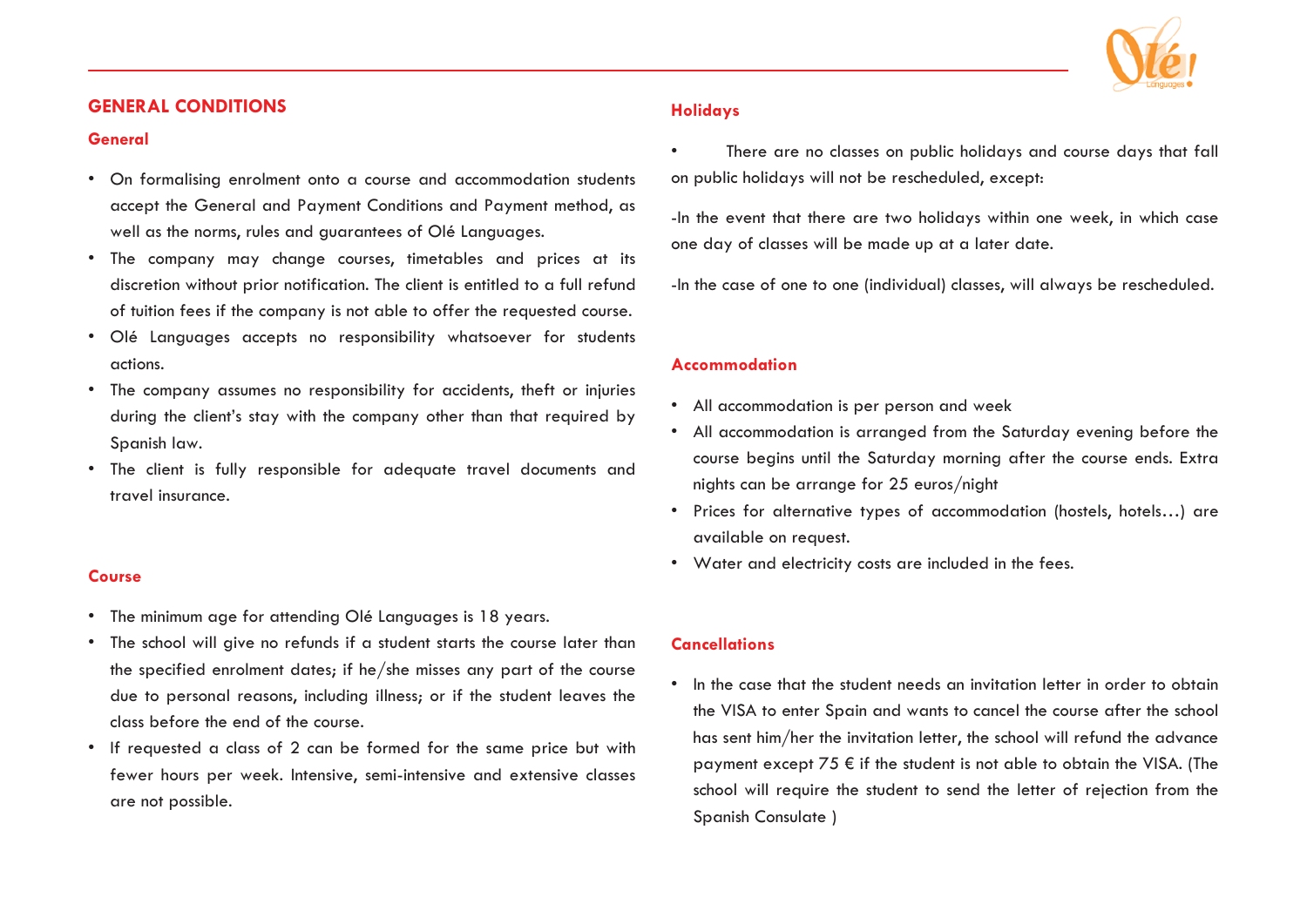

- If the school receives the rejection letter 15 days or more before the course is due to start, the clients will receive the total amount refund minus an administrative fee of 75 euros.
- Less than 15 days in advanced the school will refund the total amount paid minus an administrative fee of 75 euros and minus 2 weeks of of course and 2 weeks of accommodation if reserved non-refundable.
- All students who wish to cancel their programme (course and/or accomodations) prior to their arrival should notify Olé Languages in writing by email to info  $ole@$ olelanguages.com or letter (Olé Languages, Carrer de Mallorca 201, 08036 Barcelona). Cancellations not received by one of the three previously mentioned means will not be accepted.
- Once the elected Spanish course has begun, the student will not be entitled to any type of refund.
- Olé Languages cannot be held responsible for cancellations due to health or personal issues.

• After arrival it is not possible to change the course or accommodation booking

#### **Insurance**

- • We advise all EU citizens to bring the E111 document with them. This document, together with the medical receipt, will allow you to reclaim the cost of any medical treatment undergone when you return to your country of origin.
- • Students are not covered for any illnesses, accidents or loss of personal property (either at in the accommodation or in the school). Ole Languages recommends that students obtain their own insurance policy and medical insurance policies.

#### **Visa for Spain**

- Citizens of EU countries do not need a Visa to enter Spain.
- Students coming from non-EU countries should obtain information regarding the requirements for obtaining a visa at their nearest Spanish Embassy or Consulate.

#### **PAYMENT CONDITIONS**

• An advance payment of 150  $\bm{\epsilon}$  is required at the time of the booking that is deducted from the total price. In the case that the student needs an invitation letter in order to obtain the VISA to enter Spain, advance

#### **Acceptance, changes**

- An advance payment of 150  $\epsilon$  is required at the time of the booking that is deducted from the total price. In the case that the student needs an invitation letter in order to obtain the VISA to enter Spain, advance payment is 50% of the total amount (course and accommodation fee). The remainder of the course price and accommodation must be paid the first day of class.
- A fee of 30 euros will be charged for changes made to the booking one to two weeks before the expected arrival date.